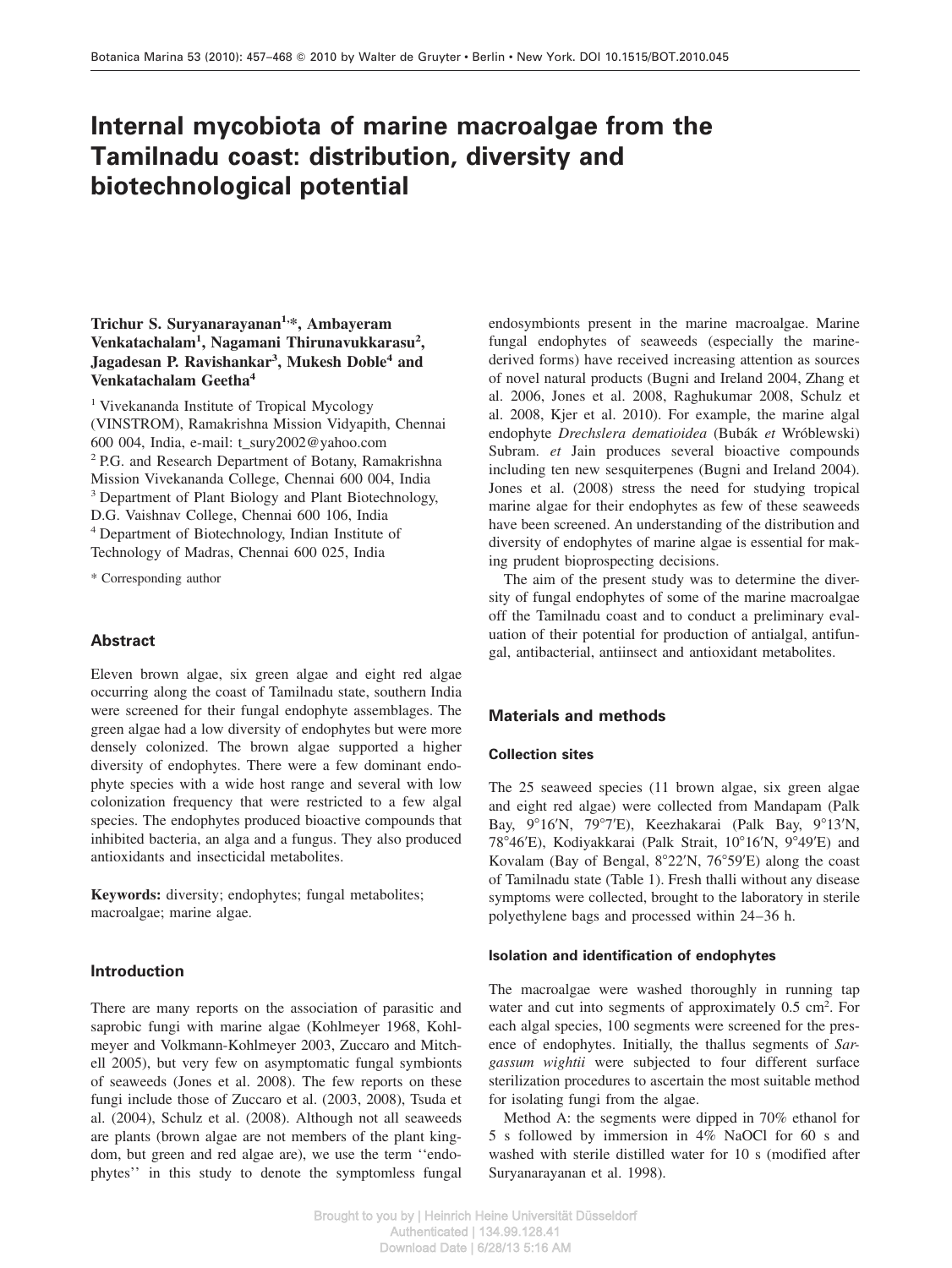|  |  |  |  |  |  |  |  | Table 1 Algal species studied for their fungal endophyte assemblage. |
|--|--|--|--|--|--|--|--|----------------------------------------------------------------------|
|--|--|--|--|--|--|--|--|----------------------------------------------------------------------|

| Host                                                    | Host code      | Family            | Collection site |
|---------------------------------------------------------|----------------|-------------------|-----------------|
| Green algae                                             |                |                   |                 |
| Caulerpa racemosa (Forsskål) J.Agardh                   | CR             | Caulerpaceae      | Mandapam        |
| Caulerpa scalpelliformis (R. Brown ex Turner) C. Agardh | CA             | Caulerpaceae      | Mandapam        |
| Caulerpa sertularioides (S.G. Gmelin) M.A. Howe         | CS             | Caulerpaceae      | Mandapam        |
| Halimeda macroloba Decaisne                             | <b>HM</b>      | Halimedaceae      | Mandapam        |
| Ulva fasciata Delile                                    | UF             | Ulvaceae          | Kovalam         |
| Ulva lactuca Linnaeus                                   | UL             | Ulvaceae          | Mandapam        |
| Brown algae                                             |                |                   |                 |
| Dictyota dichotoma (Hudson) J.V. Lamouroux              | D <sub>D</sub> | Dictyotaceae      | Mandapam        |
| Lobophora variegata var. indica Umamaheswara Rao        | LV             | Dictyotaceae      | Keezhakarai     |
| Padina tetrastromatica Hauck                            | <b>PA</b>      | Dictyotaceae      | Keezhakarai     |
| Padina gymnospora (Kützing) Sonder                      | PG             | Dictyotaceae      | Mandapam        |
| Stoechospermum marginatum (C. Agardh) Kützing           | <b>SM</b>      | Dictyotaceae      | Mandapam        |
| Sargassum ilicifolium (Turner) C. Agardh                | <b>SI</b>      | Sargassaceae      | Mandapam        |
| Sargassum sp.                                           | <b>SA</b>      | Sargassaceae      | Kodiyakkarai    |
| Sargassum wightii Greville                              | <b>SW</b>      | Sargassaceae      | Mandapam        |
| Turbinaria conoides (J. Agardh) Kützing                 | <b>TC</b>      | Sargassaceae      | Keezhakarai     |
| Turbinaria decurrens Bory de Saint-Vincent              | TD             | Sargassaceae      | Mandapam        |
| Turbinaria sp.                                          | TU             | Sargassaceae      | Kodiyakkarai    |
| Red algae                                               |                |                   |                 |
| Portieria hornemanii (Lyngbye) P.C. Silva               | <b>CH</b>      | Rhizophyllidaceae | Keezhakarai     |
| Gelidiella acerosa (Forsskål) Feldmann et G. Hamel      | <b>GA</b>      | Gelidiellaceae    | Mandapam        |
| Gracilaria crassa Harvey ex J. Agardh                   | GC             | Gracilariaceae    | Mandapam        |
| Gracilaria edulis (S.G. Gmelin) P.C. Silva              | <b>GE</b>      | Gracilariaceae    | Mandapam        |
| Gracilaria sp.                                          | <b>GR</b>      | Gracilariaceae    | Mandapam        |
| Grateloupia lithophila Børgesen                         | GL             | Halymeniaceae     | Mandapam        |
| Halymenia sp. 1                                         | H1             | Halymeniaceae     | Keezhakarai     |
| Halymenia sp. 2                                         | H2             | Halymeniaceae     | Mandapam        |

All collection sites are in Tamilnadu state, India.

Method B: the segments were dipped in 70% ethanol for 5 s followed by immersion in sterile distilled water for 10 s (modified after Zhang et al. 2009).

Method C: the segments were dipped in 70% ethanol for 60 s followed by immersion in sterile distilled water 10 s.

Method D: the segments were dipped in  $7.5\%$   $H_2O_2$  for 60 s and washed three times in sterile distilled water (60 s each) (modified after Girlanda et al. 1997).

One hundred sterilized segments from each macroalga were plated on potato dextrose agar (PDA) medium amended with an antibiotic (chloramphenicol 150 mg  $1^{-1}$ ). Ten segments of each sample were placed on 20 ml of PDA medium in a Petri dish. The Petri dishes were sealed using Parafilm<sup>™</sup> (Pechiney Plastic Packaging Company, Chicago, Il, USA) and incubated in a light chamber for four weeks at  $26^{\circ}$ C (Suryanarayanan 1992). The light regimen was 12 h of light followed by 12 h of darkness. The Petri dishes were observed periodically, and the fungi that grew out from the tissues were isolated and identified. To prevent the rapidly growing fungi from inhibiting slow growing strains, the former were removed following isolation and identification before they made contact with other isolates (Bills 1996). Sterile isolates and yeasts were given codes using culture characteristics, such as colony surface, texture and pigmentation, and treated as morphospecies (Dobranic et al. 1995, Suryanarayanan et al. 1998).

#### **Statistical analysis**

The colonization frequency (CF%) of the endophytes was calculated following Hata and Futai (1995).

$$
CF\% = \frac{\text{Total no. of segments colonized by an endophyte}}{\text{Total no. of segments screened}} \tag{1}
$$

The percentage of tissue segments infected (TI%) by endophyte was calculated as follows:

$$
TI\% = \frac{\text{Total no. of segments colonized}}{\text{Total no. of segments screened}} \times 100
$$
 (2)

A diversity index (Fisher's  $\alpha$ ) and rarefaction curves were calculated using the software Biodiversity Pro (The National History Museum and The Scottish Association for Marine Science).

#### **Antialgal and antifungal metabolites – bioautogram**

The endophytes were grown in potato dextrose broth containing XAD<sup>™</sup> amberlite<sup>™</sup> (Rohm and Hass, Philadelphia, PA, USA) resin beads. XAD is a polystyrene resin that adsorbs small molecular metabolites produced by fungi and facilitates their easy extraction. The XAD was collected and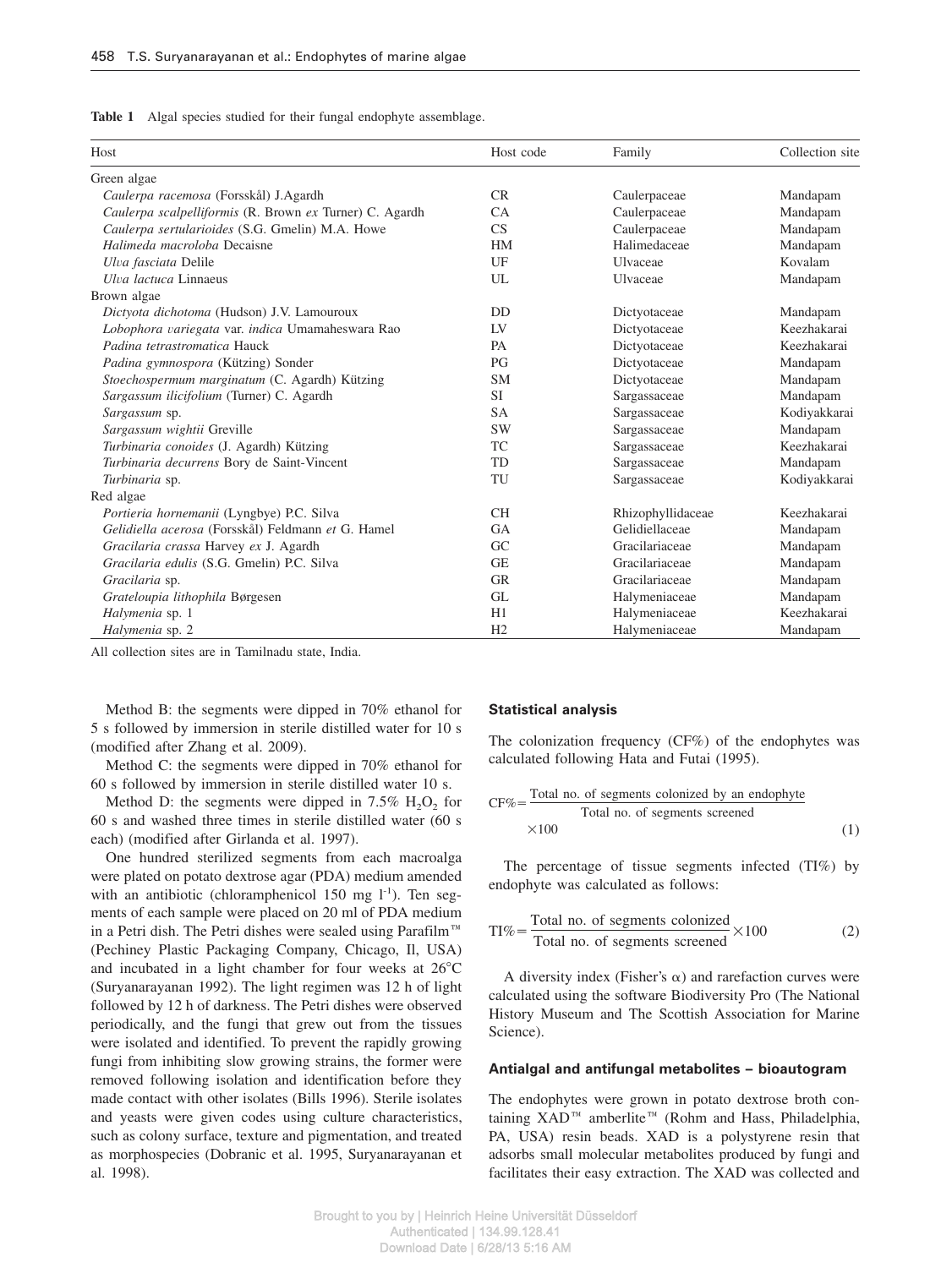kept in 30 ml of methanol for 20 min. The XAD was filtered and the methanol extract was collected. The 30 ml methanol extract was concentrated to 1.5 ml in a Rotavapor (Buchi, Postfach, Switzerland) apparatus. The concentrated extract (50  $\mu$ l) was spotted on a TLC sheet (pre-coated silica gel, layer thickness 0.1 mm, Merck, Darmstadt, Germany). The chromatogram was developed with a dichloromethane: methanol (96:4) solvent system. After drying, the chromato gram was sprayed with a suspension of *Chlorella fusca* Shih. *et* Krauss cells or spores of *Cladosporium cucumerinum* Ellis *et* Arthur in 2% glucose solution as described by Schulz et al. 1995. The chromatogram was incubated for 3–5 days at 268C in 10:14 h light:darkness (for *C*. *fusca*) or total darkness (for *C. cucumerinum*). As a control, methanol (50  $\mu$ l) was run and tested. The appearance of an inhibition zone on the chromatogram indicated the presence of antialgal or antifungal bioactive secondary metabolite(s). Fifty-four endophyte isolates were screened by this bioassay. The methanol extract obtained as mentioned above from each fungus was used in the following insecticidal, antibacterial and anti-oxidant assays.

## **Insecticidal metabolites**

The methanol extract  $(50 \mu l)$  was spotted on a TLC sheet (pre-coated silica gel, layer thickness: 0.1 mm, Merck). The chromatogram was developed with butanol:acetic acid:distilled water (3:1:1) solvent system up to 10 cm length. After the run, the 10 cm chromatogram was divided into 1 cm sections and each section was eluted with methanol (500  $\mu$ l), evaporated at room temperature, and the residue was dissolved in 500  $\mu$ l of deionized water. From this, 200  $\mu$ l were poured in each well of a microtitre plate, and five maggots (Ceratopogonidae larvae) were placed in each well. As a control, methanol was run on a TLC sheet and 200  $\mu$ l of this were tested. After 3 or 6 h, the activity of the maggots was observed. Two replicates were set up for each extract. Thirty-two endophyte isolates were tested for insecticidal metabolites.

#### **Antibacterial activity**

Strains of *Staphylococcus aureus* Rosenbach (NCIM 5021), *Escherichia coli* (Migula) Castellani *et* Chalmers (NCIM 2931) and *Pseudomonas aeruginosa* (Schröter) Migula (NCIM 5029) obtained from the National Chemical Laboratory (NCL) Pune, India, were cultured in Luria-Bertani (LB) broth (Difco, Detroit, MI, USA, 0446-17-3) at  $37^{\circ}$ C for 24 h (Perez et al. 1990). Sterile Mueller-Hinton agar plates were used for the bioassay. From a 24 h old culture, 1 ml (with about 100 colony forming units  $ml^{-1}$ ) was spread on nutrient agar medium. Wells 4 mm in diameter were punched in the agar plate. A methanol extract  $(50 \mu l)$  obtained from the culture filtrate of an endophyte was added to each well. As a control, 50  $\mu$ l of methanol were added to one of the wells in each plate. Plates were incubated at  $37^{\circ}$ C for 20 h. Extracts producing a clear zone in the turbid agar were recorded as positive. The methanol (control) produced faint inhibition zones of approximately 1 mm in some, but not all,

test plates. Extracts that were positive were tested again to confirm activity. Thirty-eight endophyte isolates were tested for antibacterial metabolites.

#### **Hydroxyl radical scavenging assay**

The secondary metabolites of the fungal strains were tested in a hydroxyl radical scavenging assay. Methanol extracts (20  $\mu$ g of the evaporated extract redissolved in 25  $\mu$ l of methanol) concentration were used for the assays. The scavenging activity of the hydroxyl radical was determined by estimating competition between deoxyribose and polysaccharide samples for the hydroxyl radicals generated from a  $Fe<sup>3+</sup>$ -ascorbate-EDTA- $H_2O_2$  system (Fenton's reaction). The method of Ohkawa et al. 1979 was used for this. The reaction mixture contained deoxyribose (2.8 mm),  $\text{FeCl}_3$  (0.1 mm),  $\text{K}_2\text{HPO}_4$ -KOH buffer (20 mm, pH 7.4), EDTA (0.1 mm),  $H_2O_2$ (1.0 mM), ascorbic acid (0.1 mM) and various concentrations of polysaccharide to arrive at a final volume of 1.0 ml. The reaction mixture was incubated at  $30^{\circ}$ C for 60 min. The formation of thiobarbituric acid reacting substance (TBARS) was read at 532 nm. The hydroxyl radical scavenging activity was determined by comparing the absorbance of controls  $(OD_c)$  with treatments  $(OD_t)$ . Ascorbic acid was used as standard and the percentage inhibition was calculated as follows:

$$
\% \text{ inhibition} = \frac{\text{OD}_c - \text{OD}_t}{\text{OD}_c} \times 100 \tag{3}
$$

#### **Reducing power**

Reducing power was determined by the method of Dorman and Hiltunen (2004) with some modifications. Half a millilitre of the above extract was mixed with 2.5 ml of 0.2 mol l -1 phosphate buffer (pH 6.6) and 2.5 ml of 1% potassium ferricyanide. The mixture was incubated at  $50^{\circ}$ C for 20 min; 2.5 ml of 10% trichloroacetic acid were added to the mixture, which was centrifuged at 4500 *g* (Eppendorf Centrifuge 5804 R; Eppendorf, Hamburg, Germany) for 10 min. The upper layer obtained after centrifugation was mixed with 2.5 ml of water and 1 ml of  $0.1\%$  FeCl<sub>3</sub>, and the absorbance was measured at 700 nm. Ascorbic acid was used as standard. Higher absorbance of the reaction mixture indicated greater reductive potential. Twelve endophyte isolates were screened with the hydroxyl radical scavenging and reducing power assays.

#### **DPPH radical scavenging assay**

In this method, the commercially available and stable free radical DPPH (2,2-diphenyl-1-picrylhydrazyl), which is soluble in methanol, was used (Aquino et al. 2001). An aliquot (25  $\mu$ I) of an endophyte culture extract was added to 1 ml of freshly prepared DPPH solution. Absorption was measured at 515 nm after 20 min of incubation. Ascorbic acid used as a standard. All tests were performed in triplicate. Percent inhibition was calculated using Equation 3. Nine endophyte isolates were screened for DPPH radical scavenging assay.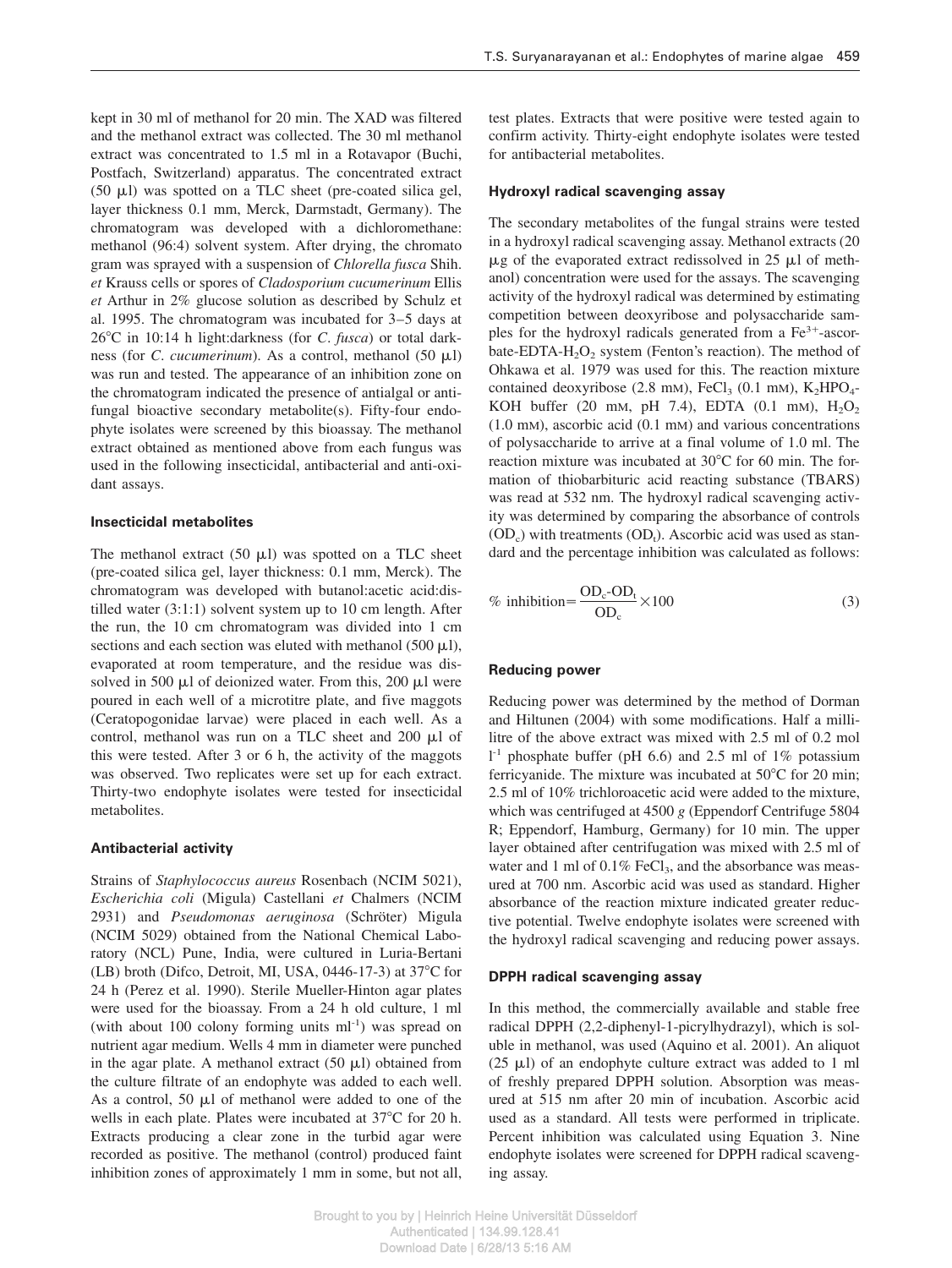We deposited the following cultures at the Institute of Microbial Technology, Chandigarh, India: MTCC10337 (*Curvularia* sp. isolated from *Sargassum wightii*), MTCC10338 [Drechslera papendorfii (Van der Aa) M.B. Ellis comb. nov. isolated from *Turbinaria* sp.], MTCC10339 (*Colletotrichum* sp. isolated from *Sargassum* sp.), MTCC10340 (*Curvularia tuberculata* Jain isolated from *Turbinaria* sp.), MTCC10344 (*Trichoderma* sp. isolated from *Sargassum wightii*), MTCC10345 (*Phomopsis* sp. isolated from *Portieria hornemanii*) and MTCC10346 (*Aspergillus terreus* Thom. isolated from *Ulva lactuca*).

## **Results**

## **Diversity and distribution**

Initially, four different surface sterilization protocols were tested to choose a procedure that would yield the maximum number of endophytes from algal tissues. One hundred tissue segments (0.5 cm<sup>2</sup>) of *Sargassum wightii* were surface sterilized by each of the methods detailed above and plated on agar medium to observe the growth of endophytes. Methods A, C and D were less efficient than Method B as they visibly damaged tissues, and the recovery of fungi was low in comparison with Method B. Therefore, this method of sterilization was chosen for further work. The efficacy of B in sterilizing the surface of all the algal species was ascertained by the leaf imprint method (Schulz et al. 2008). Similarly, there was no significant difference between the CF% of endophytes from *S. wightii* on PDA medium and PDA medium made up with 50% seawater. Hence, PDA medium was used.

All the algae screened harboured endophytes; a total of 72 species of fungi was isolated. The density of endophyte colonization varied with the algal host. The TI% colonization varied from 9 in *Gelidiella acerosa* and *Gracilaria* sp. to 100 in *Ulva lactuca* (Table 2). The maximum number of endophyte isolates recovered (from 100 segments) was 155 from *Ulva lactuca*. This was due to multiple infections of this alga by endophytes. The number of endophyte species encountered varied from 2 in *Sargassum ilicifolium* and *Gracilaria crassa* to 25 in *Turbinaria* sp. (Table 2). The species diversity of the endophyte assemblage was lowest for *Sargassum ilicifolium* (0.4) and maximum for *Gelidiella acerosa* (34.6).

The genus *Aspergillus* dominated the endophyte assemblage in 15 of 25 algae studied. Of the three species of *Aspergillus*, *A. terreus* was most frequently isolated from ten algal species and was isolated from all the algae except *Gracilaria crassa* (Table 2). The CF% of yeast sp.1 was high in six algal hosts. Some species of endophytes, such as *Acremoniella* sp., *Aphanocladium* sp., *Ascotricha* sp., *Aspergillus* sp. 10, *Aspergillus* sp. 11, *Aspergillus* sp. 12, *Aspergillus versicolor* (Vuill.) Tiraboschi*, Aureobasidium pullulans* (De Bary) Arnaud*, Chaetomium* sp. 2, *Chaetomium* sp. 3, *Cladosporium* sp. 2, Coelomycete form 1, Coelomycete form 2, *Colletotrichum* sp. 1, *Curvularia* sp. 1, *Drechslera papendorfii* (Van der Aa) M.B. Ellis comb. nov., *Fusarium* sp. 4,

*Fusarium* sp. 5, *Memnoniella* sp., *Monilia* sp., *Monodictys* sp., *Mucor* sp., *Myrothecium* sp., *Oidiodendron* sp., *Paecilomyces* sp. 2, *Penicillium* sp. 2, *Phaeotrichoconis* sp., *Phomopsis* sp., *Pseudogymnoascus* like, *Pyrenochaeta* sp., sterile form 12, sterile form 4, *Trichophyton* like, *Trimmatostroma* sp., UNI 2, yeast sp. 3, yeast sp. 4, and yeast sp. 6, were present at low frequency (CF% 2 or less) and were confined to a few algal species (Table 2).

Although the number and size of the tissue segments screened and the surface sterilization procedure and incubation conditions were the same for the different algal species studied, the number of algal species investigated in different seaweed classes screened was different (Table 1). Therefore, to facilitate the comparison of endophyte diversity across algal groups, a rarefaction curve was constructed. This curve is plotted to compare species diversity when sample size differs (Magurran 2004). It showed that the brown algae supported a higher diversity of endophytes, and the green algae harboured the least since the 281 isolates of endophytes recovered from brown, red and green algae had 43.0, 27.7 and 19.4 species, respectively (Figure 1). However, the green algae were more densely colonized by endophytes, as revealed by the TI% index (Table 2).

## **Bioactive metabolites**

The culture extracts of 54 endophyte isolates were tested for their antialgal and antifungal activity. Autobiograms showed that 29 fungi produced metabolites that were either antialgal or antifungal or both; 27 isolates produced antialgal chemicals and eight isolates elaborated antifungal metabolites (Table 3). Of the 19 *Aspergillus* isolates, 12 were positive for antialgal activity; of the 32 isolates tested for antiinsect metabolites, nine produced metabolites that brought about 100% death of the maggots (Table 4). Of the 38 isolates tested for antibacterial activity, 31 inhibited at least one bactterial species (Table 3). Ten isolates produced metabolites that inhibited all three test bacteria (Table 3). *Staphylococcus aureus* was inhibited by metabolites of 26 isolates, *Pseudomonas auregenosa* by 23 isolates and *Escherichia coli* by 18 isolates.

The reducing power (antioxidant activity) of the different fungal species is shown in Table 5. Sterile form 1 and *Aspergillus* sp. 2 had high DPPH radical scavenging activity, while *Curvularia* sp. 1 had good hydroxyl scavenging activity. *A. terreus* from three different algal hosts had good antioxidant activity in all the three assays. *Aspergillus niger* Van Tieghem, *A. terreus*, *Curvularia* sp. 1, *Paecilomyces* sp. 1 and *Penicillium* sp. 1 had good total reducing power. Thus, secondary metabolites isolated from marine endophytic fungi have reducing power activity.

#### **Discussion**

The genus *Aspergillus* (especially *A. terreus*) dominated the endophyte assemblages of several algae screened (Table 2). Many species of the genus *Aspergillus* are halotolerant (Gunde-Cimerman et al. 2009). *A. terreus* is known to occur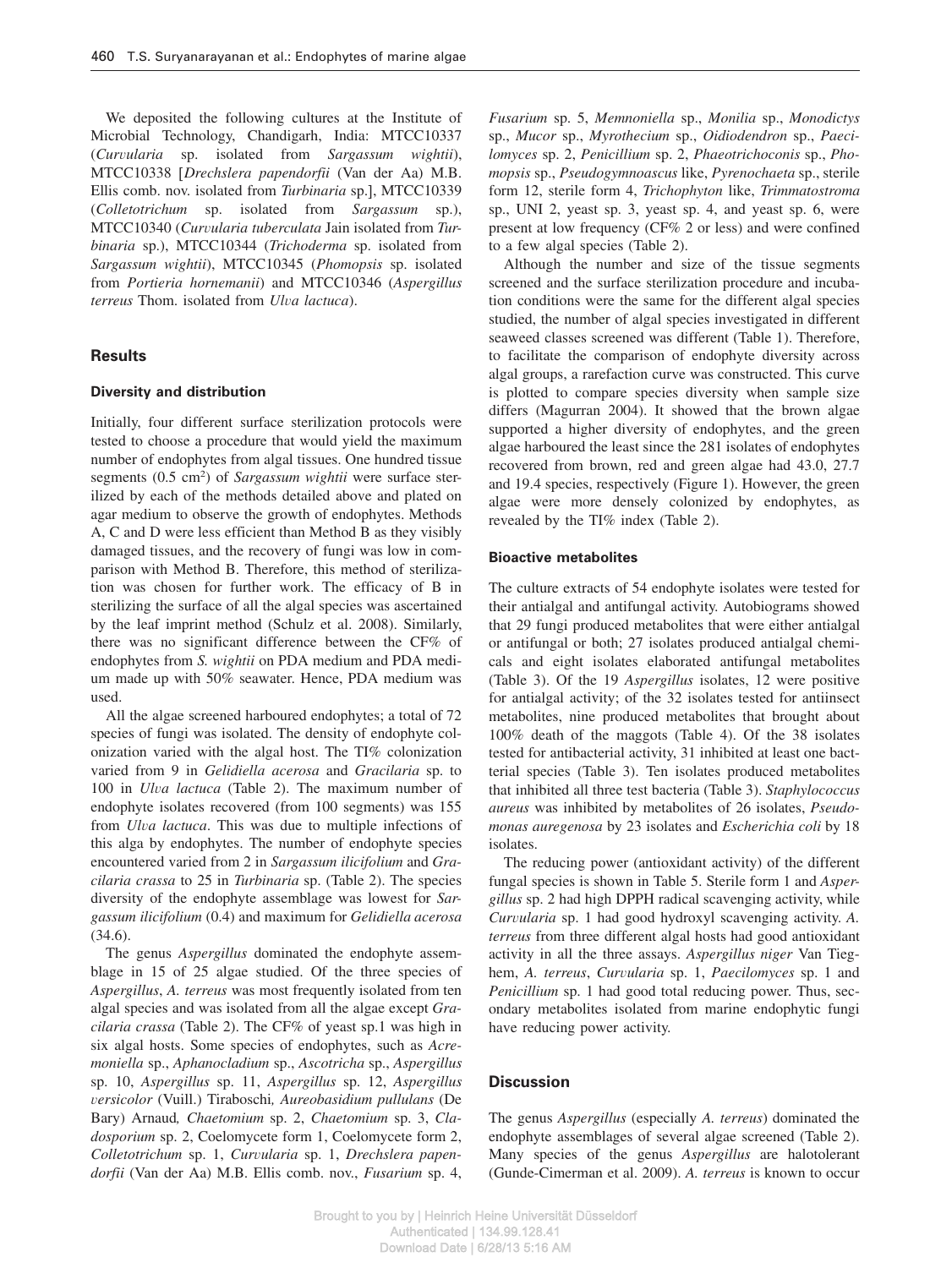| Fungus                                     |                          | Green algae   |               |                  |                             |       |                        | Brown algae    |                                                      |                          |                             |                         |                          |                          |              |                     |                          | Red algae                         |               |                |                             |                          |                          |                          |
|--------------------------------------------|--------------------------|---------------|---------------|------------------|-----------------------------|-------|------------------------|----------------|------------------------------------------------------|--------------------------|-----------------------------|-------------------------|--------------------------|--------------------------|--------------|---------------------|--------------------------|-----------------------------------|---------------|----------------|-----------------------------|--------------------------|--------------------------|--------------------------|
|                                            | $\widetilde{\mathbb{C}}$ | $\mathcal{L}$ | $\mathcal{S}$ | HМ               | 5                           | P,    | $\mathsf{D}\mathsf{D}$ | $\geq$         | $\mathbb A$                                          | $_{\rm PC}$              | $_{\rm NS}$                 | $\overline{\mathbf{s}}$ | $\mathbb{S}\mathbb{A}$   | $\Gamma$<br>$_{\rm{sw}}$ | $\beta$      | $\overline{\Gamma}$ | $\overline{\rm d}$       | $\rm G\rm A$                      | $\mathcal{S}$ | $\overline{G}$ | $\widetilde{\mathfrak{S}}$  | F                        | $\Xi$                    | $\rm H2$                 |
| Acremoniella sp.<br>Alternaria sp. 1       |                          |               |               |                  |                             |       |                        |                | $\mathcal{L}$                                        |                          |                             |                         |                          |                          |              |                     |                          |                                   |               |                |                             |                          |                          |                          |
| Alternaria sp. 3                           |                          |               |               |                  |                             |       |                        |                |                                                      |                          |                             |                         |                          |                          |              |                     |                          |                                   |               |                |                             |                          |                          |                          |
| Alternaria sp. 4                           |                          |               |               |                  |                             |       |                        |                |                                                      |                          |                             |                         |                          |                          |              | $29 - 4$            |                          |                                   |               |                |                             |                          |                          |                          |
| Alternaria sp. 5                           |                          |               |               |                  |                             |       |                        |                |                                                      |                          |                             |                         | $\overline{\phantom{0}}$ |                          |              |                     |                          |                                   |               |                |                             |                          |                          |                          |
| Aphanocladium sp.                          |                          |               |               |                  |                             |       |                        |                |                                                      |                          |                             |                         |                          |                          |              |                     |                          |                                   |               |                |                             |                          |                          |                          |
| Ascotricha sp.                             |                          |               |               |                  |                             |       |                        |                | $1\overline{6}^*$                                    |                          |                             |                         |                          |                          |              |                     |                          |                                   |               |                |                             |                          |                          |                          |
| Aspergillus niger                          | U4U                      |               |               | $\overline{5}$ 4 | $\sim$ $-$                  | 946   | $\sim$                 | $\overline{c}$ |                                                      |                          |                             |                         | $\overline{\phantom{a}}$ | $\frac{1}{2}$            |              |                     |                          | $\stackrel{*}{\scriptstyle \sim}$ |               |                | $\mathfrak{F}^*$            | $\rightarrow -$          | $6*$                     | $12*$                    |
| Aspergillus sp. 2                          |                          |               |               |                  |                             |       |                        |                | $\overline{\phantom{a}}$                             |                          |                             |                         |                          |                          |              | $\sim$ $-$          |                          |                                   |               |                |                             |                          |                          |                          |
| Aspergillus sp. 4                          |                          |               |               |                  |                             |       |                        |                | $\overline{\phantom{a}}$<br>$\overline{\phantom{0}}$ |                          |                             |                         |                          |                          |              |                     |                          |                                   |               |                |                             |                          |                          |                          |
| Aspergillus sp. 5                          |                          |               |               |                  |                             |       |                        |                |                                                      |                          |                             |                         |                          |                          |              |                     |                          |                                   |               |                |                             |                          |                          |                          |
| Aspergillus sp. 10                         |                          |               |               |                  |                             |       |                        |                |                                                      |                          |                             |                         |                          |                          |              |                     |                          |                                   |               |                |                             |                          |                          |                          |
| Aspergillus sp. 12<br>Aspergillus sp. 11   |                          |               |               |                  |                             |       |                        |                |                                                      |                          |                             |                         |                          |                          |              |                     |                          |                                   |               |                |                             |                          |                          |                          |
| Aspergillus terreus                        |                          | $43*$         | $\mathcal{L}$ | 66*              | $\stackrel{*}{\mathcal{T}}$ | $86*$ |                        | $27*$          | $\circ$                                              | $\rm{8^*}$               | $\stackrel{*}{\rightarrow}$ | $73*$                   | 3                        | $\mathcal{L}$<br>3       | $\mathbf{C}$ | $-4$                | 5*                       |                                   |               | $75*$          | $\mathcal{L}_{\mathcal{A}}$ | $\circ$                  | $\mathcal{L}$            | $\overline{19}$          |
| Aspergillus versicolor                     |                          |               |               |                  |                             |       |                        |                |                                                      |                          |                             |                         |                          |                          |              |                     |                          | $ -$                              |               |                |                             |                          |                          |                          |
| Aureobasidium pullulans                    |                          |               |               |                  |                             |       |                        |                |                                                      |                          |                             |                         |                          |                          |              |                     |                          |                                   |               |                |                             |                          |                          |                          |
| Chaetomium sp. 1                           |                          |               |               |                  |                             |       |                        | $\mathcal{L}$  | $\overline{\phantom{0}}$                             | $\overline{\phantom{0}}$ | $\mathcal{L}$               |                         |                          |                          |              |                     |                          |                                   |               |                |                             | $\overline{\phantom{0}}$ | $\overline{\phantom{0}}$ |                          |
| Chaetomium sp. 2                           |                          |               |               |                  |                             |       |                        |                |                                                      |                          |                             |                         |                          |                          | $\sim -1$    |                     |                          |                                   |               |                |                             |                          |                          |                          |
| Chaetomium sp. 3                           |                          |               |               |                  |                             |       |                        |                |                                                      |                          |                             |                         |                          |                          |              |                     |                          |                                   |               |                |                             |                          |                          |                          |
| Cladosporium sp. 1                         | $\overline{ }$           |               |               |                  |                             | 3     |                        |                |                                                      |                          |                             |                         |                          |                          |              | $ \circ$            | 4                        |                                   |               |                |                             | $\overline{\phantom{0}}$ | $\overline{\phantom{0}}$ | $\overline{\phantom{0}}$ |
| Cladosporium sp. 2                         |                          |               |               |                  |                             |       |                        |                |                                                      |                          |                             |                         |                          |                          |              |                     |                          |                                   |               |                |                             |                          |                          |                          |
| Cladosporium sp. 3                         |                          |               |               |                  |                             |       |                        |                |                                                      |                          |                             |                         |                          |                          |              | 4                   |                          |                                   |               |                |                             |                          |                          |                          |
| Coelomycete form 1                         |                          |               |               |                  |                             |       |                        |                |                                                      |                          |                             |                         |                          |                          |              |                     |                          |                                   |               |                |                             |                          |                          |                          |
| Coelomycete form 2                         |                          |               |               |                  |                             |       |                        |                |                                                      |                          |                             |                         |                          |                          |              |                     |                          |                                   |               |                |                             |                          |                          |                          |
| Colletotrichum sp. 1                       |                          |               |               |                  |                             |       |                        |                |                                                      |                          |                             |                         |                          |                          |              | $ \sim$             |                          |                                   |               |                |                             |                          |                          |                          |
| Curvularia lunata                          |                          |               |               |                  |                             |       |                        |                |                                                      |                          |                             |                         |                          |                          |              |                     |                          |                                   |               |                |                             |                          |                          |                          |
| (Wakkar) Boedijin                          |                          |               |               |                  |                             |       |                        |                |                                                      |                          |                             |                         |                          |                          |              |                     |                          |                                   |               |                |                             |                          |                          |                          |
| Curvularia sp. 1                           |                          |               |               |                  |                             |       |                        |                |                                                      |                          |                             |                         |                          |                          |              |                     |                          |                                   |               |                |                             |                          |                          |                          |
| Curvularia tuberculata<br>Curvularia sp. 3 |                          |               |               |                  |                             |       |                        |                |                                                      |                          |                             |                         |                          |                          |              |                     |                          |                                   |               |                |                             |                          |                          |                          |
| Drechslera papendorfii                     |                          |               |               |                  |                             |       |                        |                |                                                      |                          |                             |                         |                          |                          |              | $50 - 21 = 1$       |                          |                                   |               |                |                             |                          |                          |                          |
| Drechslera sp. 1                           |                          |               |               |                  |                             |       |                        |                |                                                      |                          |                             |                         | $\mathcal{L}$            |                          |              |                     |                          |                                   |               |                |                             |                          |                          |                          |
| Emericella nidulans                        |                          |               |               |                  |                             |       |                        | $\mathcal{L}$  |                                                      |                          |                             |                         |                          |                          | $ \sim$      |                     | $\overline{\phantom{0}}$ |                                   |               |                |                             | $\overline{\phantom{0}}$ | $\overline{\phantom{0}}$ | $\sim$ $-$               |
| (Eidam) Vuill.                             |                          |               |               |                  |                             |       |                        |                |                                                      |                          |                             |                         |                          |                          |              |                     |                          |                                   |               |                |                             |                          |                          |                          |
| Fusarium sp. 2                             |                          |               |               |                  |                             |       |                        |                |                                                      |                          |                             |                         |                          |                          |              |                     |                          |                                   |               |                |                             |                          |                          |                          |
| Fusarium sp. 4                             | $\sim -$                 |               |               |                  |                             |       |                        |                |                                                      |                          |                             |                         |                          |                          |              |                     |                          |                                   |               |                |                             |                          |                          |                          |
| Fusarium sp. 5                             |                          |               |               |                  |                             |       |                        |                |                                                      |                          |                             |                         |                          |                          |              |                     |                          |                                   |               |                |                             |                          |                          |                          |
| Helicosporium sp.                          |                          |               |               |                  |                             |       |                        |                |                                                      |                          |                             |                         | $\circ$                  |                          |              |                     |                          |                                   |               |                |                             |                          |                          |                          |
| Mennoniella sp.                            |                          |               |               |                  |                             |       |                        |                |                                                      |                          |                             |                         |                          |                          |              |                     | $\mathcal{L}$            |                                   |               |                |                             |                          |                          |                          |
| Monilia sp.                                |                          |               |               |                  |                             |       |                        |                |                                                      |                          |                             |                         |                          |                          |              |                     |                          |                                   |               |                |                             |                          |                          |                          |
| Monodictys sp.                             |                          |               |               |                  |                             |       |                        |                |                                                      |                          |                             |                         |                          |                          |              |                     |                          |                                   |               |                |                             |                          |                          |                          |
| Myrothecium sp.<br>Mucor sp.               |                          |               |               |                  |                             |       |                        |                |                                                      |                          |                             |                         |                          |                          |              |                     |                          |                                   |               |                |                             |                          |                          |                          |
|                                            |                          |               |               |                  |                             |       |                        |                |                                                      |                          |                             |                         |                          |                          |              |                     |                          |                                   |               |                |                             |                          |                          |                          |

Brought to you by | Heinrich Heine Universität Düsseldorf Authenticated | 134.99.128.41

Download Date | 6/28/13 5:16 AM

T.S. Suryanarayanan et al.: Endophytes of marine algae 461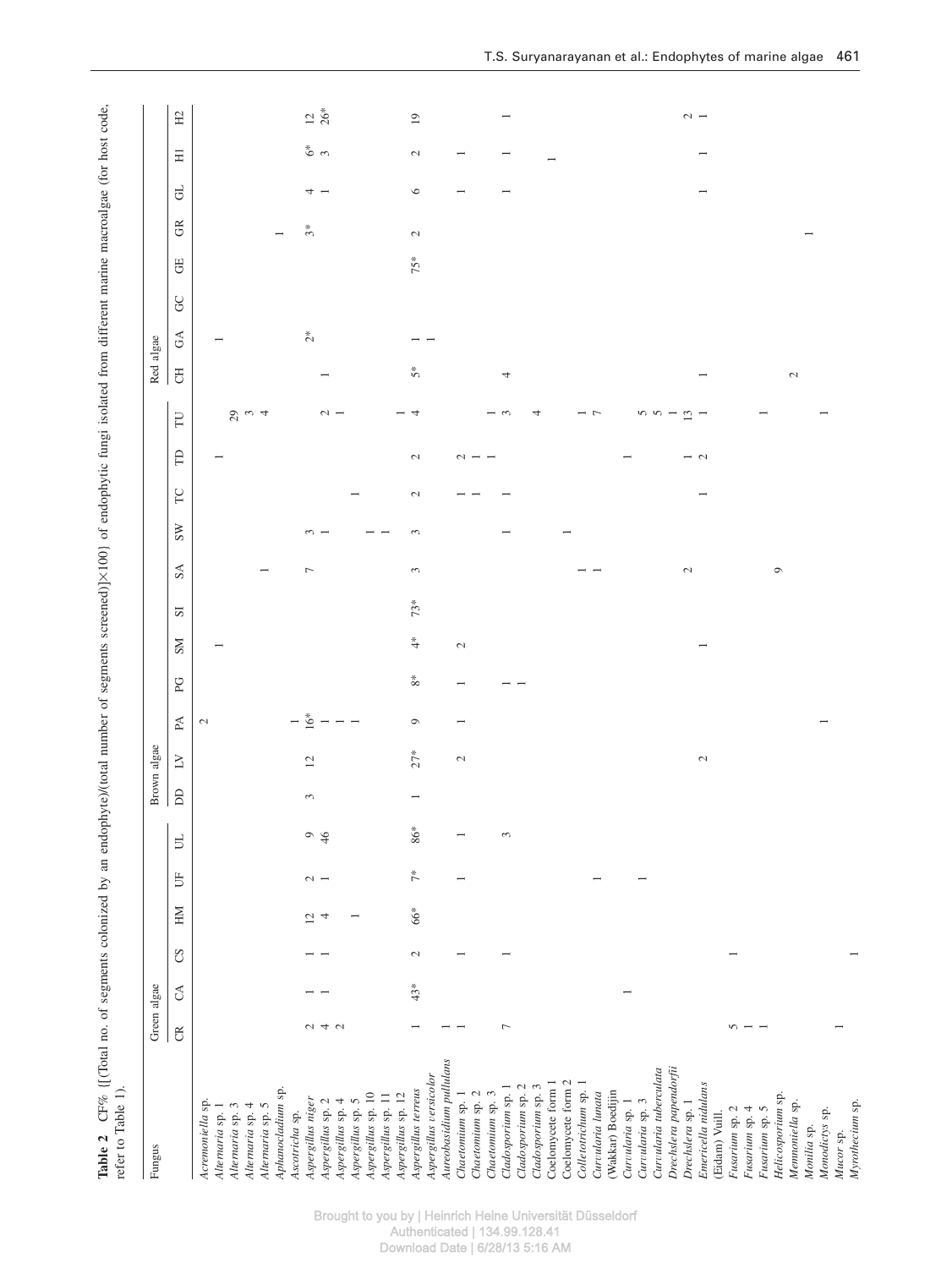| (Table 2 continued)                    |                 |                                          |                         |                                           |                  |                |                  |               |                  |               |                      |                      |                                |                          |                    |                                           |                          |                                                |                             |                                           |                     |                            |                              |               |                                           |
|----------------------------------------|-----------------|------------------------------------------|-------------------------|-------------------------------------------|------------------|----------------|------------------|---------------|------------------|---------------|----------------------|----------------------|--------------------------------|--------------------------|--------------------|-------------------------------------------|--------------------------|------------------------------------------------|-----------------------------|-------------------------------------------|---------------------|----------------------------|------------------------------|---------------|-------------------------------------------|
| Fungus                                 | Green algae     |                                          |                         |                                           |                  |                |                  | Brown algae   |                  |               |                      |                      |                                |                          |                    |                                           |                          | Red algae                                      |                             |                                           |                     |                            |                              |               |                                           |
|                                        | $\mathfrak{S}$  | $\mathcal{L}$                            | CS                      | MH                                        | 占                | $\exists$      | $\mathbf{D}$     | $\geq$        | $\mathbb A$      | PG            | SM                   | $\overline{S}$       | $S\Lambda$                     | SW                       | $\Gamma$           | $\mathsf{B}$                              | $\Gamma$                 | F                                              | $\mathfrak{S}$              | <b>GC</b>                                 | <b>UD</b>           | $\widetilde{\mathfrak{S}}$ | F                            | Ξ             | H <sub>2</sub>                            |
| Oidiodendron sp.<br>Nigrospora sp. 1   |                 |                                          |                         |                                           |                  | $\mathcal{L}$  |                  | $\mathcal{L}$ |                  |               | $\mathcal{L}$        |                      |                                |                          |                    | 4                                         |                          |                                                |                             |                                           |                     |                            |                              |               |                                           |
| Paecilomyces sp.<br>Paecilomyces sp.   |                 | $\square$                                |                         | $\circ$                                   | $\mathcal{L}$    |                |                  |               |                  |               |                      |                      |                                |                          |                    |                                           |                          |                                                |                             |                                           |                     |                            |                              | $\mathcal{L}$ |                                           |
| Penicillium sp. 2<br>Penicillium sp. 1 | 22              | $\infty$                                 |                         | 3                                         |                  | $\infty$       |                  |               | 5                | $\mathcal{L}$ |                      |                      | $\sim$                         |                          |                    |                                           |                          |                                                |                             |                                           |                     |                            |                              |               | 5                                         |
| Phaeotrichoconis sp.                   |                 |                                          |                         |                                           |                  |                |                  |               |                  |               |                      |                      |                                |                          |                    |                                           | 2                        |                                                |                             |                                           |                     |                            |                              |               |                                           |
| Phialophora sp.<br>Phoma sp.           |                 |                                          |                         |                                           |                  |                |                  |               | $\mathcal{L}$    |               |                      |                      |                                |                          | $\mathcal{L}$      |                                           |                          |                                                |                             |                                           |                     |                            |                              |               |                                           |
| Phomopsis sp.                          |                 |                                          |                         |                                           |                  |                |                  |               |                  |               |                      |                      |                                |                          |                    |                                           |                          | $\sim$                                         |                             |                                           |                     |                            |                              |               |                                           |
| Pseudogymnoascus-like                  |                 |                                          |                         |                                           |                  |                |                  |               |                  |               |                      |                      |                                |                          |                    |                                           |                          |                                                |                             |                                           |                     |                            |                              |               |                                           |
| Pyrenocheta sp.                        |                 |                                          |                         |                                           |                  |                |                  |               |                  |               |                      |                      |                                |                          |                    |                                           |                          |                                                |                             |                                           |                     |                            |                              |               |                                           |
| Sterile form 1                         |                 |                                          | $\mathcal{L}$           |                                           |                  |                |                  |               |                  | $\sim$        |                      | 4                    | $\sim$                         | - 9                      |                    | $12*$                                     | $\mathcal{L}$            |                                                |                             | $\mathcal{L}$                             |                     |                            |                              |               |                                           |
| Sterile form 2                         |                 |                                          |                         |                                           |                  |                |                  |               |                  |               |                      |                      |                                |                          |                    |                                           |                          |                                                |                             |                                           |                     |                            |                              |               |                                           |
| Sterile form 3                         |                 |                                          |                         |                                           | $\sim$           |                |                  | $\mathcal{L}$ |                  |               |                      |                      |                                |                          | $\mathring{\circ}$ |                                           |                          |                                                |                             |                                           |                     |                            |                              |               |                                           |
| Sterile form 4                         |                 |                                          |                         |                                           |                  |                |                  |               |                  |               |                      |                      | $\sim$                         |                          |                    |                                           |                          |                                                |                             |                                           |                     |                            |                              |               |                                           |
| Sterile form 12                        |                 |                                          |                         |                                           |                  |                |                  |               |                  |               |                      |                      |                                |                          |                    |                                           |                          |                                                |                             |                                           |                     |                            |                              |               |                                           |
| Taeniolella sp.                        |                 |                                          |                         |                                           |                  |                |                  |               |                  |               |                      |                      | $\overline{ }$                 |                          |                    |                                           |                          |                                                |                             |                                           |                     |                            |                              |               |                                           |
| Trichoderna sp.                        |                 |                                          |                         |                                           |                  |                | $22*$            |               |                  |               |                      |                      |                                |                          |                    |                                           |                          |                                                |                             | $32*$                                     |                     |                            |                              |               |                                           |
| Trichophyton like                      |                 |                                          |                         |                                           |                  |                |                  |               |                  |               |                      |                      |                                |                          |                    |                                           |                          |                                                |                             |                                           |                     |                            |                              |               |                                           |
| Trimmatostroma sp.                     |                 |                                          |                         |                                           |                  |                |                  |               |                  |               |                      |                      |                                |                          |                    |                                           |                          |                                                |                             |                                           |                     |                            |                              |               |                                           |
| UNI <sub>1</sub>                       |                 |                                          |                         |                                           |                  |                |                  | 3             |                  |               |                      |                      |                                |                          |                    |                                           |                          |                                                |                             |                                           |                     |                            |                              |               |                                           |
| UNI <sub>2</sub>                       |                 |                                          |                         |                                           |                  |                |                  |               |                  |               |                      |                      |                                |                          |                    | $\mathcal{L}$                             |                          |                                                |                             |                                           |                     |                            |                              |               |                                           |
| UNI <sub>3</sub>                       |                 |                                          |                         |                                           |                  |                |                  |               |                  |               |                      |                      |                                |                          |                    |                                           | 36*<br>36                |                                                |                             |                                           |                     |                            |                              |               |                                           |
| Varicosporium sp.                      |                 |                                          |                         |                                           |                  |                |                  |               |                  |               |                      |                      | $rac{4}{4}$ v                  |                          |                    |                                           |                          |                                                |                             |                                           |                     |                            |                              |               |                                           |
| Yeast sp. 1                            | 65*             |                                          | $69*$                   | $\circ$                                   | $\tilde{7}^*$    |                |                  |               |                  |               |                      |                      |                                | $32*$                    |                    |                                           |                          |                                                |                             |                                           |                     |                            | $\stackrel{*}{=}$            |               | $\mathbb{Z}7$                             |
| Yeast sp. 2                            |                 |                                          |                         |                                           |                  |                |                  |               |                  |               |                      |                      |                                |                          |                    |                                           |                          | $\mathcal{L}$                                  |                             |                                           |                     |                            |                              |               |                                           |
| Yeast sp. 3                            |                 |                                          |                         |                                           |                  |                |                  |               |                  |               |                      |                      |                                |                          |                    |                                           |                          |                                                |                             |                                           |                     |                            |                              |               |                                           |
| Yeast sp. 4                            |                 |                                          |                         |                                           |                  |                |                  |               |                  |               |                      |                      |                                |                          |                    |                                           |                          |                                                |                             |                                           |                     |                            |                              |               |                                           |
| Yeast sp. 6                            |                 |                                          |                         |                                           |                  |                |                  |               |                  |               |                      |                      |                                |                          |                    |                                           |                          |                                                |                             |                                           |                     |                            |                              |               |                                           |
| Total no. of species                   | $\overline{16}$ | $\frac{6}{3}$                            | $\equiv$ $\overline{a}$ |                                           | 10 <sub>25</sub> | $\overline{a}$ |                  |               |                  |               |                      |                      |                                |                          |                    | $\frac{13}{51}$                           |                          |                                                |                             |                                           |                     |                            |                              |               |                                           |
| Total no. of isolates                  | $\frac{116}{5}$ |                                          |                         |                                           |                  | 155            |                  |               |                  |               |                      |                      |                                |                          |                    |                                           |                          |                                                |                             |                                           |                     |                            |                              |               |                                           |
| Fisher's $\alpha$                      |                 | $\begin{array}{c} 1.6 \\ 64 \end{array}$ | 3.4                     | $\frac{1}{8}$ $\frac{1}{8}$ $\frac{1}{8}$ | $6.2$ $2.3$      | 1.5            | $4\frac{13}{13}$ | $-50,24$      | n 4<br>5 4 4 5 4 | 9872          | $6 = \frac{4}{10} =$ | $77$<br>$77$<br>$74$ | $\frac{17}{9}$ 8 $\frac{3}{7}$ | $\frac{4}{50}$ 6.5<br>50 | 900000000          | $\begin{array}{c} 8.4 \\ 3.1 \end{array}$ | $2340$<br>$-95$<br>$-39$ | $\begin{array}{c}\n 2 \\ 2 \\ 3\n \end{array}$ | $\frac{8}{3}$ $\frac{6}{3}$ | $\frac{2}{3}$ $\frac{4}{3}$ $\frac{5}{3}$ | $77$<br>$0.6$<br>77 |                            | $9$<br>$27$<br>$4.7$<br>$27$ | 9872          | $\frac{8}{3}$ $\frac{1}{2}$ $\frac{1}{2}$ |
| $\mathbb{T}^{1\%}$                     | $\overline{9}$  |                                          | 81                      |                                           |                  | 100            |                  |               |                  |               |                      |                      |                                |                          |                    |                                           |                          |                                                |                             |                                           |                     |                            |                              |               |                                           |
| *Fungus with highest CF%.              |                 |                                          |                         |                                           |                  |                |                  |               |                  |               |                      |                      |                                |                          |                    |                                           |                          |                                                |                             |                                           |                     |                            |                              |               |                                           |

Brought to you by | Heinrich Heine Universität Düsseldorf Authenticated | 134.99.128.41 Download Date | 6/28/13 5:16 AM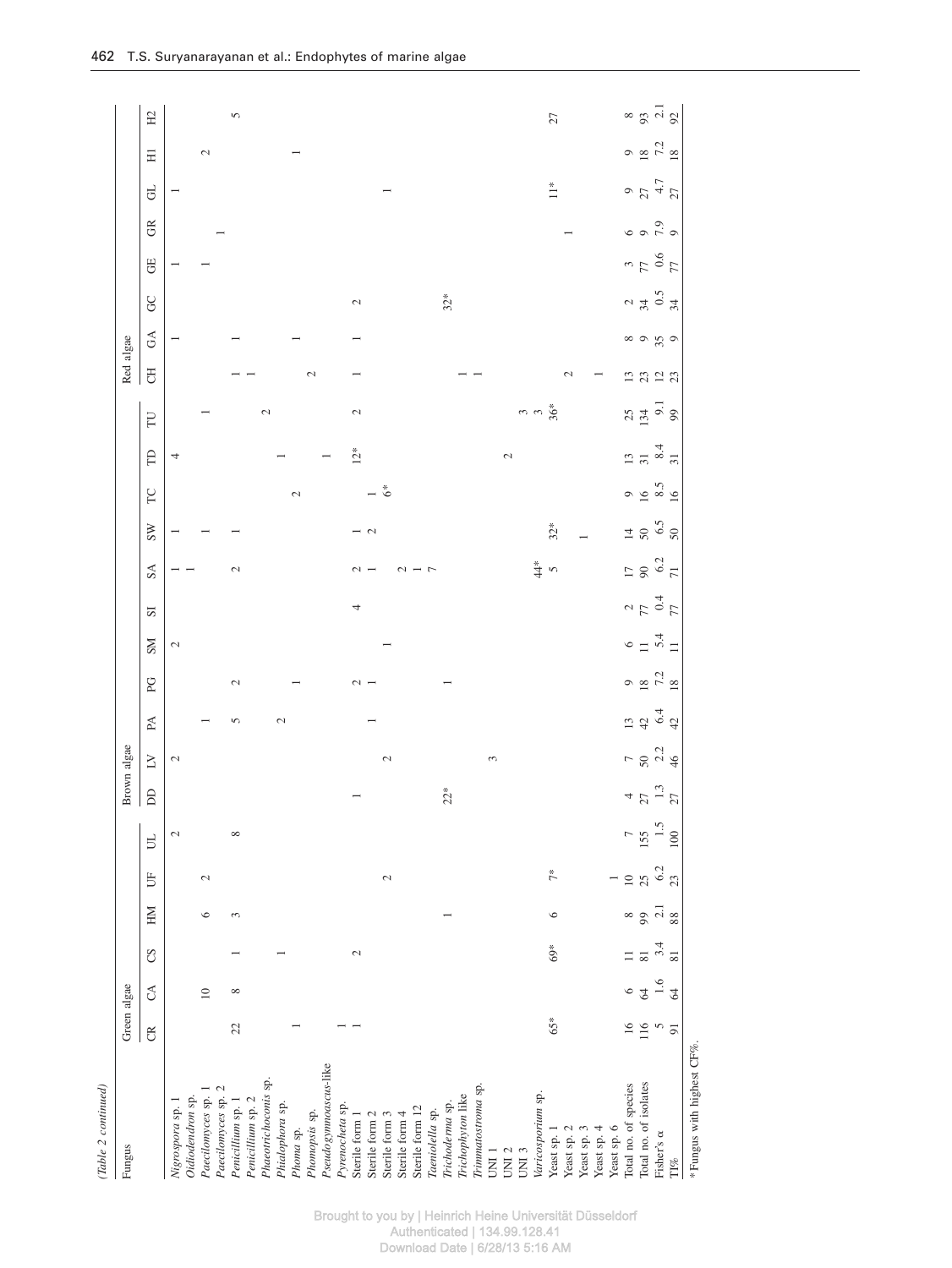

Figure 1 Rarefaction curve showing expected number E(Sn) of endophyte species.

Rarefaction curves were drawn by repeatedly sampling all of the recorded species at random (Gotelli and Colwell 2001). The curves predict the expected number of species from a collection of random samples.

in various marine habitats including marine algae (Lee et al. 2003), hypersaline waters of the Dead Sea (Kis-Papo et al. 2003), and deep seas (Damare et al. 2006). It is the most frequent fungal associate of soft corals and sponges (Kamat et al.  $2008$ ). According to Höller et al.  $(2000)$ , the genus *Aspergillus* predominates in the sponge genus *Ircinia* off Malta. The dominance of *Aspergillus* spp. as endophytes (which are only sporadically isolated as endophytes from tissues of terrestrial plants) and the absence of dominant, generalist endophytes of terrestrial plants, such as *Phyllosticta* spp. (Pandey et al. 2003, Okane et al. 2003, Motohashi et al. 2009), *Pestalotiopsis* spp. (Jeewon et al. 2004, Tejesvi et al. 2009, Romina and Priscila 2010), *Phomopsis* spp. (Murali et al. 2006) and *Colletotrichum* spp. (Lu et al. 2004) in algae suggest that *Aspergillus* species are adapted to survive as endophytes in marine algae and have possibly coevolved with the algae. It is pertinent to note here that Schulz et al. (2008) also noticed that the dominant endophyte species isolated from terrestrial plants and fungi (not necessarily endophytes) associated with marine algae differed. The observation that yeast sp. 1 was dominant in a few macroalgae is interesting as a similar result was obtained for marine macroalgae from Antarctica by Loque et al. (2010).

The endophyte assemblage of the algae comprised a few dominant species and many less frequently (although not unique) encountered ones. This is similar to the pattern of endophyte species composition of terrestrial plant communities (Suryanarayanan et al. 2003, Saikkonen 2007). Interestingly, *Aspergillus terreus* had a wide host range and was not restricted to any group of algae; it was isolated as an endophyte from brown, green and red algae. Such a loose host affiliation of the dominant endophyte species is similar to that among endophytes of terrestrial plants (Cannon and Simmons 2002, Suryanarayanan et al. 2003). Molecular evidence obtained recently by Harvey and Goff (2010) also suggests that certain endophytes of marine algae may have loose host affiliation. Marine macroalgae secrete metabolites that inhibit colonization of the thalli by fungi (Fletcher 1975, Zuccaro and Mitchell 2005). Studies are needed to correlate the sensitivity of different fungal species to such metabolites as differential sensitivity among fungi may possibly explain the existence of a core group of fungal species as endophytes in marine algae.

Among the algal groups screened, the green algae harboured a low diversity of endophytes. One of the reasons for this could be the short life cycles of some species in this group coupled with the slow growth that is characteristic of the fungal endophytes (Zuccaro and Mitchell 2005). It is well known that marine substrates of the tropics support ubiquitous fungal genera of terrestrial origin, such as *Aspergillus* (Höller et al. 2000, Bugni and Ireland 2004, Proksch et al. 2008). These so called marine-derived fungi possibly moved from terrestrial habitats to marine habitats (Proksch et al. 2008). These fungi are prolific producers of novel bioactive compounds perhaps as a result of their adaptation to the marine environment (Proksch et al. 2008). The diversity of foliar endophytes of terrestrial plants is known to change with tissue age and season (Photita et al. 2004, Suryanarayanan and Thennarasan 2004). Hence, more detailed studies involving different parts and age levels of thalli as well as sampling during different seasons are needed to determine whether the species composition of endophytes is dynamic and whether true marine fungi survive as endophytes in these algae. It would also be worthwhile to screen the algae using molecular probes specific to fungi (Zuccaro et al. 2008), though differentiating surface colonizers from endophytes will be a daunting task.

The role of endophytes in ecosystems is not clearly known. Endophytes of terrestrial plant communities possibly initiate litter degradation (Kumaresan and Suryanarayanan 2002, Osono 2002, Yanna et al. 2002, Hyde et al. 2007), and probably increase host fitness by deterring insect pests (Akello et al. 2007) and pathogens (Arnold et al. 2003). It will be worthwhile addressing topics, such as the role of algal endophytes in detritus decomposition, and defence against pathogens.

Terrestrial endophytes are a rich source of bioactive compounds, including novel antibiotics, anti cancer metabolites and anti oxidants (Strobel and Daisy 2003, Gunatilaka 2006, Huang et al. 2007, Suryanarayanan et al. 2009, Weber 2009). Marine-derived fungi are currently being vigorously screened for bioactive compounds as they produce several novel chemicals (Liu et al. 2006). For example, 27% of the new compounds obtained from the marine derived fungi come from those associated with algae (Bugni and Ireland 2004). Some of these fungi produce compounds possessing totally novel carbon frameworks (Kjer et al. 2010). In the present study, *Aspergillus terreus* isolated as endophyte from *Halimeda macroloba*, *Gracilaria edulis* and *Ulva lactuca* produced metabolites that were active against bacteria, algae and fungi (Table 3). This fungus isolated from the tissues of *Caulerpa scalpelliformis*, *Caulerpa sertularioides*, *Gracilaria edulis*, *Sargassum ilicifolium* and *Ulva lactuca* also produced insecticidal compounds (Table 4). The same species of endophytes isolated from different algal host showed variation in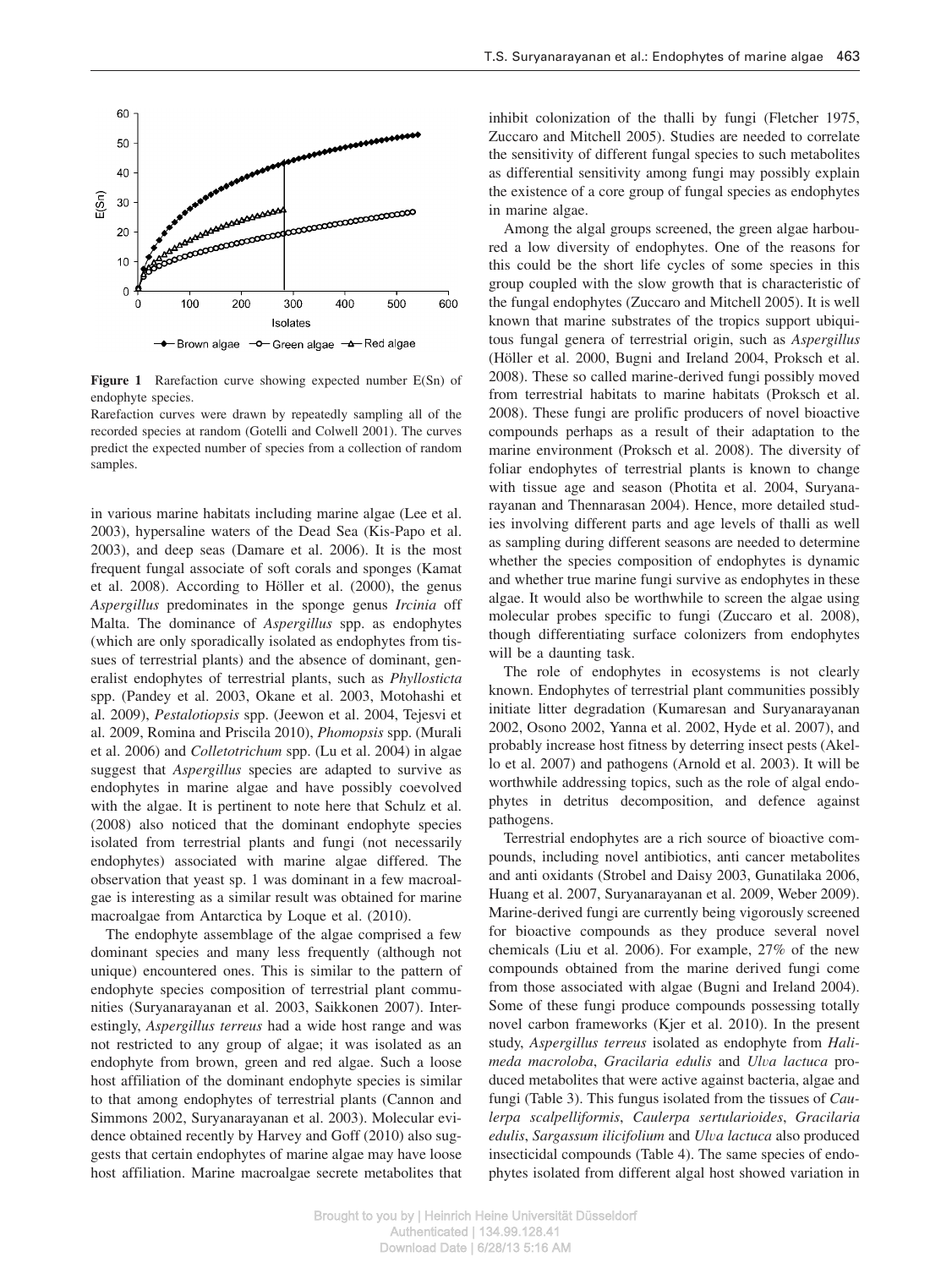| Fungus               | Host code                   | Antibiotic activity      |                          |                   | Antialgal activity       | Antifungal activity      |
|----------------------|-----------------------------|--------------------------|--------------------------|-------------------|--------------------------|--------------------------|
|                      |                             | SA <sup>1</sup>          | PA <sup>2</sup>          | EC <sup>3</sup>   | CF <sup>4</sup>          | CC <sup>5</sup>          |
| Alternaria sp.       | SW                          | a                        | a                        | $\qquad \qquad -$ | $\qquad \qquad -$        | $\overline{\phantom{0}}$ |
| Aspergillus niger    | CA                          | L,                       | $\overline{\phantom{0}}$ | L,                | ▃                        |                          |
| Aspergillus niger    | ${\rm CR}$                  | *                        | *                        | $\ast$            | ÷,                       |                          |
| Aspergillus niger    | $\mathop{\rm CS}\nolimits$  | *                        | *                        | $\ast$            | Ĭ.                       |                          |
| Aspergillus niger    | HM                          | a                        | a                        | a                 | $^{+}$                   |                          |
| Aspergillus niger    | UL                          | *                        | $\ast$                   | *                 | $^{+}$                   |                          |
| Aspergillus sp. 2    | CA                          | a                        | b                        |                   | $\overline{\phantom{0}}$ |                          |
| Aspergillus sp. 2    | HM                          | a                        | a                        |                   |                          |                          |
| Aspergillus sp. 2    | SW                          | -                        |                          |                   |                          |                          |
| Aspergillus sp. 2    | UL                          | *                        | $\ast$                   | *                 |                          |                          |
| Aspergillus sp. 4    | $\mathsf{CR}$               | ∗                        | $\ast$                   | *                 |                          |                          |
| Aspergillus sp. 4    | SW                          | b                        |                          |                   | $^{+}$                   |                          |
| Aspergillus sp. 5    | HM                          | $\ast$                   | $\ast$                   | $\ast$            | $+$                      |                          |
| Aspergillus sp. 10   | SW                          | a                        |                          |                   |                          |                          |
| Aspergillus terreus  | CS                          | $\ast$                   | $\ast$                   | $\ast$            | $^{+}$                   | $^{+}$                   |
| Aspergillus terreus  | CA                          | a                        | a                        | a                 | $^{+}$                   |                          |
| Aspergillus terreus  | GE                          | a                        | a                        | b                 | $^{+}$                   | $^{+}$                   |
| Aspergillus terreus  | HM                          | *                        | $\ast$                   | ∗                 | $^{+}$                   | $^{+}$                   |
| Aspergillus terreus  | $\rm SI$                    | *                        | $\ast$                   | $\ast$            | $^{+}$                   |                          |
| Aspergillus terreus  | $\ensuremath{\mathrm{UL}}$  | a                        | a                        | a                 | $^{+}$                   | $^{+}$                   |
| Chaetomium sp.       | UL                          | *                        | $\ast$                   | $\ast$            | $^{+}$                   |                          |
| Chaetomium sp. 1     | H1                          | a                        | $\rm{a}$                 | a                 | $^{+}$                   | $^{+}$                   |
| Chaetomium sp. 1     | PT                          | *                        | $\ast$                   | $\ast$            | $^{+}$                   | $^+$                     |
| Cladosporium sp. 1   | <b>CH</b>                   | a                        | b                        |                   | $\overline{\phantom{0}}$ |                          |
| Cladosporium sp. 1   | <b>SW</b>                   | $\overline{\phantom{0}}$ | $\mathbf{C}$             | $\mathbf c$       |                          |                          |
| Cladosporium sp. 1   | UL                          | $\ast$                   | $\ast$                   | $\ast$            |                          |                          |
| Cladosporium sp. 1   | CR                          |                          | a                        | a                 |                          |                          |
| Curvularia sp. 1     | SW                          | -                        | $\overline{\phantom{0}}$ |                   |                          | $^{+}$                   |
| Curvularia sp. 1     | CA                          | -                        | $\overline{\phantom{0}}$ |                   |                          |                          |
| Curvularia sp. 3     | SW                          | a                        | b                        | b                 |                          |                          |
| Emericella nidulans  | CH                          | Ĭ.                       |                          |                   |                          |                          |
| Emericella nidulans  | H1                          | b                        |                          |                   |                          |                          |
| Emericella nidulans  | <b>SW</b>                   | a                        |                          |                   |                          |                          |
| Fusarium sp.         | SW                          | a                        | a                        | a                 | $^{+}$                   |                          |
| Fusarium sp. 2       | CS                          | a                        | $\rm{a}$                 | a                 | $^{+}$                   |                          |
| Fusarium sp. 4       | $\mathcal{C}\mathcal{R}$    | $\ast$                   | $\ast$                   | $\ast$            |                          |                          |
| Nigrospora sp.       | $\operatorname{GE}$         |                          |                          | $\mathbf c$       | $^{+}$                   |                          |
| Nigrospora sp.       | $\ensuremath{\mathrm{UL}}$  | *                        | $\ast$                   | *                 | $^{+}$                   |                          |
| Paecilomyces sp. 1   | CA                          | a                        | $\rm{a}$                 |                   | $^{+}$                   |                          |
| Penicillium sp.      | <b>CH</b>                   | a                        | b                        |                   |                          |                          |
| Penicillium sp. 1    | CA                          | a                        | a                        | a                 | $^{+}$                   |                          |
| Penicillium sp. 1    | $\mathsf{CR}$               | a                        | a                        | $\rm{a}$          |                          |                          |
| Penicillium sp. 1    | $\mathbb{C}\mathbf{S}$      | a                        | a                        | $\rm{a}$          | Ĭ.                       |                          |
| Penicillium sp. 1    | HM                          | a                        | a                        | $\rm{a}$          | $^{+}$                   |                          |
| Pestalotiopsis sp. 3 | SW                          | $\equiv$                 | $\overline{\phantom{0}}$ |                   |                          |                          |
| Phomopsis sp.        | <b>CH</b>                   | $\overline{\phantom{0}}$ |                          | $\mathbf C$       |                          |                          |
| Sterile form 1       | <b>CH</b>                   | a                        |                          | $\mathbf b$       |                          |                          |
| Sterile form 1       | CR                          | $\overline{\phantom{0}}$ | $\mathbf c$              | $\mathbf c$       |                          |                          |
| Sterile form 1       | $\mathrm{SW}$               | $\overline{\phantom{0}}$ | Ē,                       |                   | $\overline{\phantom{0}}$ |                          |
| Sterile form 2       | $\mathrm{SW}$               | a                        | a                        |                   | $^{+}$                   |                          |
| Sterile form 3       | LV                          | a                        |                          |                   | $+$                      |                          |
| Sterile form 3       | $\protect\operatorname{TC}$ | $\ast$                   | $\ast$                   | $\ast$            |                          |                          |
| Trichoderma sp.      | HM                          | $\ast$                   | $\ast$                   | $\ast$            |                          |                          |
| Trichoderma sp.      | SW                          | b                        | a                        | -                 |                          | $+$                      |

**Table 3** Antibiotic, antialgal and antifungal activity of culture extracts of fungi (endophytes) from marine macroalgae (for host code, refer to Table 1).

1 *Staphylococcus aureus*; <sup>2</sup>*Pseudomonas aeruginosa*; <sup>3</sup>*Escherichia coli*; <sup>4</sup>*Cholorella fusca*; <sup>5</sup>*Cladosporium cladosporioides*.

a, Obvious inhibition zone  $(>10$  mm in diameter); b, slight inhibition zone  $(3-10$  mm in diameter); c, faint inhibition zone  $(1-3$  mm in diameter);  $-$ , no inhibition;  $+$ , inhibition;  $*$ , not tested.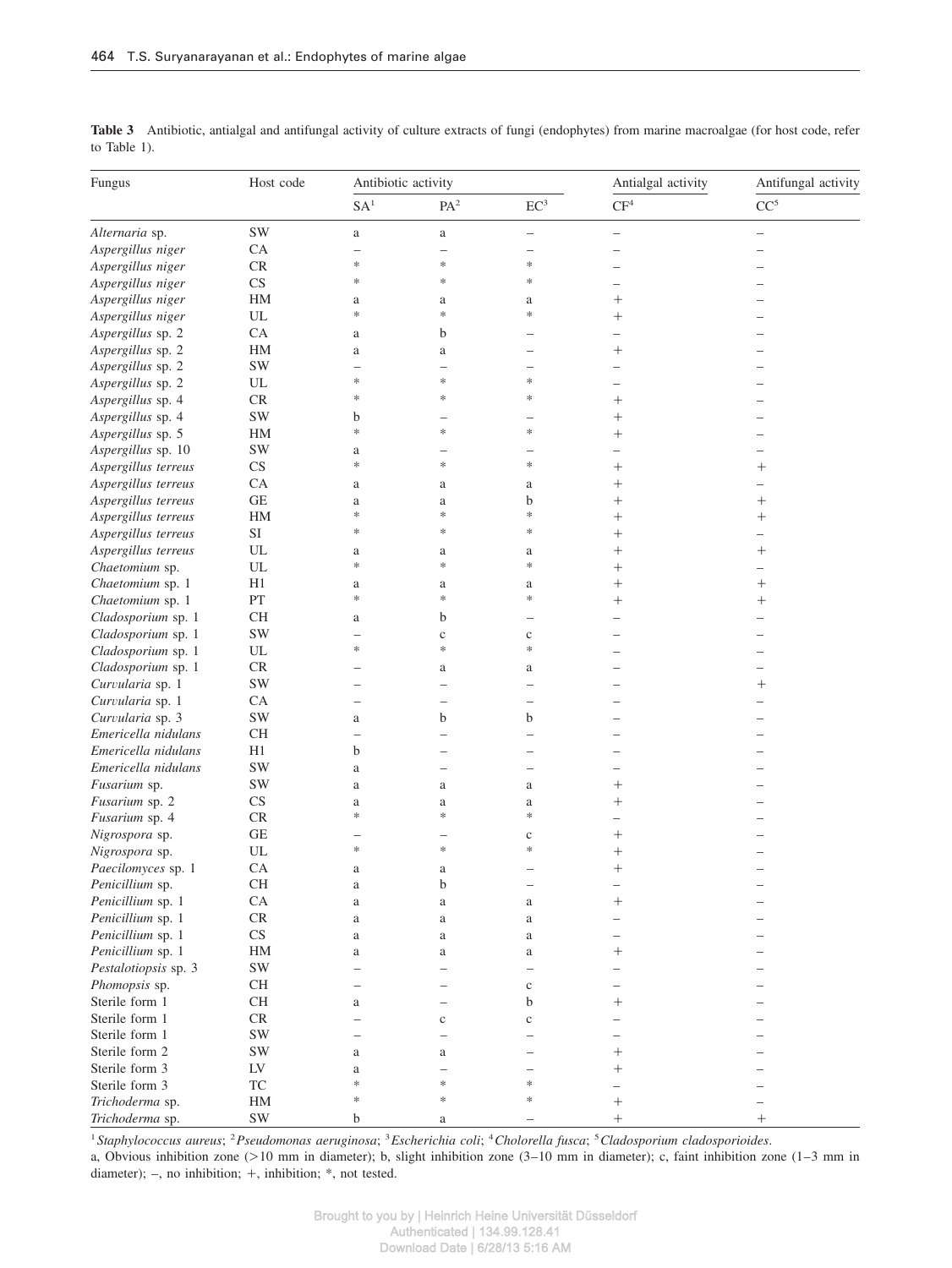| Fungus              | Host code |              |                |        |                |        |        | $%$ Death of maggots with different fractions (200 $\mu$ l) of TLC of methanol culture extract |        |        |        |
|---------------------|-----------|--------------|----------------|--------|----------------|--------|--------|------------------------------------------------------------------------------------------------|--------|--------|--------|
|                     |           | $\mathbf{1}$ | $\overline{2}$ | 3      | $\overline{4}$ | 5      | 6      | 7                                                                                              | 8      | 9      | 10     |
| Control             |           | $\ast$       | $\ast$         | $\ast$ | $\ast$         | 20     | $\ast$ | $\ast$                                                                                         | $\ast$ | $\ast$ | $\ast$ |
| Aspergillus niger   | CA        | *            | $\ast$         | $\ast$ | $\ast$         | $\ast$ | $\ast$ | $\ast$                                                                                         | $\ast$ | $\ast$ | $\ast$ |
| Aspergillus niger   | CR        | *            | $\ast$         | $\ast$ | $\ast$         | *      | 20     | $\ast$                                                                                         | $\ast$ | $\ast$ | $\ast$ |
| Aspergillus niger   | <b>CS</b> | *            | $\ast$         | $\ast$ | $\ast$         | $\ast$ | $\ast$ | $\ast$                                                                                         | $\ast$ | $\ast$ | $\ast$ |
| Aspergillus niger   | HM        | *            | $\ast$         | $\ast$ | $\ast$         | $\ast$ | $\ast$ | *                                                                                              | $\ast$ | *      | $\ast$ |
| Aspergillus niger   | UL        | *            | $\ast$         | $\ast$ | $\ast$         | 60     | $\ast$ | $\ast$                                                                                         | $\ast$ | $\ast$ | $\ast$ |
| Aspergillus sp. 2   | CA        | *            | $\ast$         | $\ast$ | $\ast$         | $\ast$ | $\ast$ | $\ast$                                                                                         | $\ast$ | $\ast$ | $\ast$ |
| Aspergillus sp. 2   | HM        | 60           | $\ast$         | $\ast$ | $\ast$         | $\ast$ | $\ast$ | $\ast$                                                                                         | $\ast$ | $\ast$ | $\ast$ |
| Aspergillus sp. 2   | UL        | *            | $\ast$         | $\ast$ | $\ast$         | $\ast$ | $\ast$ | $\ast$                                                                                         | $\ast$ | $\ast$ | $\ast$ |
| Aspergillus sp. 4   | CR        | *            | $\ast$         | $\ast$ | $\ast$         | $\ast$ | $\ast$ | $\ast$                                                                                         | $\ast$ | $\ast$ | $\ast$ |
| Aspergillus terreus | CA        | *            | $\ast$         | $\ast$ | $\ast$         | $\ast$ | $\ast$ | $\ast$                                                                                         | $\ast$ | 100    | $\ast$ |
| Aspergillus terreus | <b>CS</b> | 20           | $\ast$         | $\ast$ | $\ast$         | $\ast$ | $\ast$ | *                                                                                              | $\ast$ | 100    | $\ast$ |
| Aspergillus terreus | <b>GE</b> | *            | $\ast$         | *      | $\ast$         | $\ast$ | $\ast$ | *                                                                                              | 100    | 100    | $\ast$ |
| Aspergillus terreus | HM        | 20           | *              | $\ast$ | $\ast$         | $\ast$ | *      | *                                                                                              | *      | 20     | $\ast$ |
| Aspergillus terreus | SI        | *            | ∗              | $\ast$ | $\ast$         | *      | *      | *                                                                                              | 40     | 100    | $\ast$ |
| Aspergillus terreus | UL        | *            | ∗              | $\ast$ | $\ast$         | $\ast$ | $\ast$ | *                                                                                              | *      | $\ast$ | 100    |
| Chaetomium sp. 1    | UL        | *            | ∗              | *      | $\ast$         | 20     | *      | *                                                                                              | ∗      | *      | $\ast$ |
| Cladosporium sp. 1  | CR        | *            | *              | 20     | $\ast$         | $\ast$ | *      | *                                                                                              | *      | $\ast$ | $\ast$ |
| Cladosporium sp. 1  | UL        | *            | ∗              | $\ast$ | $\ast$         | $\ast$ | ∗      | *                                                                                              | $\ast$ | *      | $\ast$ |
| Curvularia sp.      | CA        | *            | $\ast$         | $\ast$ | $\ast$         | $\ast$ | $\ast$ | $\ast$                                                                                         | $\ast$ | $\ast$ | $\ast$ |
| Emericella nidulans | <b>CH</b> | ∗            | $\ast$         | $\ast$ | $\ast$         | $\ast$ | $\ast$ | $\ast$                                                                                         | ∗      | $\ast$ | $\ast$ |
| Fusarium sp. 2      | CS        | *            | $\ast$         | $\ast$ | $\ast$         | $\ast$ | *      | $\ast$                                                                                         | $\ast$ | 100    | $\ast$ |
| Fusarium sp. 4      | CR        | *            | $\ast$         | $\ast$ | $\ast$         | $\ast$ | $\ast$ | *                                                                                              | 20     | $\ast$ | $\ast$ |
| Myrothecium sp.     | CR        | *            | $\ast$         | $\ast$ | $\ast$         | $\ast$ | $\ast$ | *                                                                                              | $\ast$ | $\ast$ | $\ast$ |
| Nigrospora sp.      | <b>GE</b> | *            | $\ast$         | $\ast$ | $\ast$         | $\ast$ | $\ast$ | $\ast$                                                                                         | $\ast$ | $\ast$ | $\ast$ |
| Nigrospora sp.      | UL        | *            | $\ast$         | $\ast$ | $\ast$         | $\ast$ | $\ast$ | *                                                                                              | $\ast$ | $\ast$ | $\ast$ |
| Paecilomyces sp. 1  | CA        | $\ast$       | $\ast$         | $\ast$ | $\ast$         | $\ast$ | $\ast$ | 100                                                                                            | 100    | $\ast$ | $\ast$ |
| Paecilomyces sp. 1  | HM        | *            | $\ast$         | $\ast$ | $\ast$         | $\ast$ | $\ast$ | *                                                                                              | $\ast$ | $\ast$ | $\ast$ |
| Penicillium sp. 1   | CA        | *            | $\ast$         | $\ast$ | $\ast$         | $\ast$ | $\ast$ | $\ast$                                                                                         | $\ast$ | 100    | $\ast$ |
| Penicillium sp. 1   | CR        | *            | $\ast$         | $\ast$ | $\ast$         | $\ast$ | $\ast$ | $\ast$                                                                                         | $\ast$ | $\ast$ | $\ast$ |
| Penicillium sp. 1   | <b>CS</b> | $\ast$       | $\ast$         | $\ast$ | $\ast$         | $\ast$ | $\ast$ | $\ast$                                                                                         | $\ast$ | $\ast$ | $\ast$ |
| Penicillium sp. 1   | HM        | *            | $\ast$         | $\ast$ | $\ast$         | *      | $\ast$ | 100                                                                                            | $\ast$ | $\ast$ | $\ast$ |
| Sterile form 1      | CR        | 20           | $\ast$         | *      | $\ast$         | $\ast$ | $\ast$ | *                                                                                              | $\ast$ | $\ast$ | $\ast$ |

**Table 4** Insecticidal activity of fractions of methanol culture extracts of (endophytes) fungi isolated from marine macroalgae (for host code, refer to Table 1).

\*, No activity.

**Table 5** Antioxidant activity of the methanol culture extracts of fungi isolated from marine macroalgae (mean of 3 readings  $\pm$ SE; for host code, refer to Table 1).

| <b>Fungus</b>         | Host      | DPPH radical             | Hydroxyl radical        | Total reducing      |
|-----------------------|-----------|--------------------------|-------------------------|---------------------|
|                       | code      | scavenging assay $(\% )$ | scavenging assay $(\%)$ | power assay $(\% )$ |
| Ascorbic acid control |           | $38.87 \pm 3.11$         | $71.49 \pm 7.11$        | $16.32 \pm 1.30$    |
| Aspergillus niger     | <b>CA</b> | $1.62 \pm 0.14$          | $27.99 \pm 2.52$        | $34.16 \pm 4.10$    |
| Aspergillus sp. 2     | <b>CA</b> | $60.77 \pm 6.68$         | $9.81 \pm 0.78$         | $21.67 \pm 2.37$    |
| Aspergillus terreus   | <b>CA</b> | $21.67 \pm 2.16$         | $11.63 \pm 1.16$        | $27.96 \pm 3.07$    |
| Aspergillus terreus   | <b>GE</b> | $45.84 \pm 3.66$         | $18.44 \pm 1.84$        | $27.14 \pm 2.17$    |
| Aspergillus terreus   | <b>SI</b> | $0.76 \pm 0.06$          | $1.17 \pm 0.14$         | $46.34 \pm 4.61$    |
| Aspergillus terreus   | UL        | *                        | $13.72 \pm 1.09$        | $18.71 \pm 1.80$    |
| Curvularia sp. 1      | <b>CA</b> | $43.30 \pm 3.89$         | $42.54 \pm 3.40$        | $48.55 \pm 4.33$    |
| Fusarium sp. 4        | <b>CR</b> | $\ast$                   | $1.07 \pm 0.04$         | $18.02 \pm 1.10$    |
| Paecilomyces sp. 1    | <b>CA</b> | $45.22 \pm 3.60$         | $0.99 \pm 0.11$         | $43.53 \pm 4.33$    |
| Penicillium sp. 1     | CA.       | $3.17 \pm 0.22$          | $0.72 \pm 0.58$         | $49.00 \pm 3.92$    |
| Penicillium sp. 1     | HM        | *                        | $11.72 \pm 0.86$        | $9.56 \pm 0.76$     |
| Sterile form 1        | CR.       | 79.86±6.39               | $9.06 \pm 0.72$         | $19.77 \pm 1.58$    |

\*, Not tested.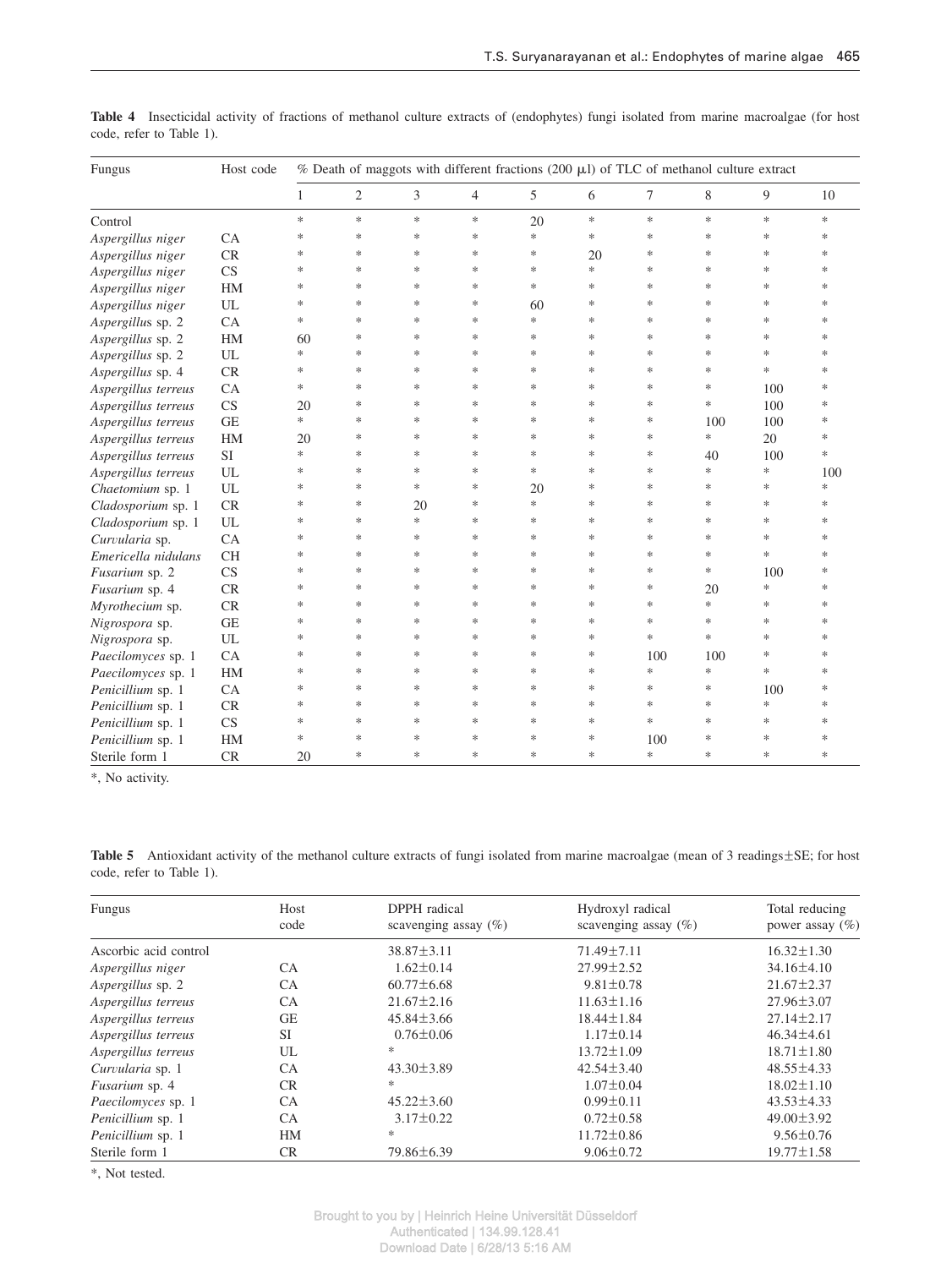their active metabolites profile thus indicating genetic variation among the endophytes. Seymour et al. (2004) believe that genetically similar endophytes may have significant differences in their metabolic profiles. Thus, although species diversity of macroalgal endophytes may be low due to the occurrence of fungi with wide host ranges, the secondary metabolite diversity may be high. For example, marine derived *A. terreus* strains produce novel butenolides (Parvatkar et al. 2009) and a new UV-A protecting dipyrroloquinone (Lee et al. 2003). Other species of marine-derived *Aspergillus* are prolific producers of novel metabolites (Debbab et al. 2010).

Endophytes of terrestrial plants are a good source of antioxidants (Huang et al. 2007, Yuan et al. 2009) including phenolic acids, flavonoids, tannins, hydroxyanthraquinones and terpenoids, which scavenge superoxide and hydroxyl free radicals (Strobel and Daisy 2003). Our results showed that endophytes of marine algae are also a potential source of antioxidants. White and Torres (2010) suggest that endophytes protect their host plants from diseases, drought and heavy metal toxicity by producing antioxidant chemicals, thereby increasing tolerance of the host to oxidative stress. Further studies are necessary to determine whether endophytes of marine macroalgae also confer such benefits to their hosts by enhancing their ability to tolerate oxidative stress.

## **Conclusion**

- Fungal endophyte assemblages of brown algae are more diverse than those of the green algae.
- Some fungal endophyte species have a wide host range.
- The ubiquitous endophytes of terrestrial plants found in this climate zone are not present in the algae tested.
- Algal endophytes are a good source of bioactive metabolites, such as antioxidants, antibiotics, antialgal, antifungal and antiinsect compounds.

## **Acknowledgements**

Dr. T.S. Suryanarayanan and Dr. M. Doble thank the Department of Biotechnology (DBT), Govt. of India for financial support (BT/ PR10169/AAQ/03/376/2007). P. Murugan, Project Associate, University of Madras is thanked for helping in the collection of samples from the sea. TSS thanks Swami Atmaghanananda, Chairman, VINSTROM for facilities.

## **References**

- Akello, J., T. Dubois, C.S. Gold, D. Coyne, J. Nakavuma and P. Paparu. 2007. *Beauveria bassiana* (Balsamo) Vuillemin as an endophyte in tissue culture banana (*Musa* spp.). *J. Invert. Pathol. 96*: 34–42.
- Aquino, R., S. Morelli, M.R. Lauro, S. Abdo, A. Saija and A. Tomaino. 2001. Phenolic constituents and antioxidant activity of an extract of *Anthurium versicolor* leaves. *J. Nat. Prod. 64*: 1019–1023.
- Arnold, A.E., L.C. Mejia, D. Kyllo, E.I. Rojas, Z. Maynard, N. Robbins and E.A. Herre. 2003. Fungal endophytes limit pathogen damage in a tropical tree. *Proc. Natl. Acad. Sci. USA 100*: 15649–15654.
- Bills, G.F. 1996. Isolation and analysis of endophytic fungal communities from woody plants. *In*: (S.C. Redlin and L.M. Carris, eds.) *Endophytic fungi in grasses and woody plants: systematics, ecology, and evolution*. APS Press, St. Paul, Minnesota. pp. 31–65.
- Bugni, T.S. and C.M. Ireland. 2004. Marine-derived fungi: a chemically and biologically diverse group of microorganisms. *Nat. Prod. Rep. 21*: 143–163.
- Cannon, P.F. and C.M. Simmons. 2002. Diversity and host preference of leaf endophytic fungi in the Iwokrama Forest Reserve, Guyana. *Mycologia 94*: 210–220.
- Damare, S., C. Raghukumar and S. Raghukumar. 2006. Fungi in deep-sea sediments of the central Indian basin. *Deep-Sea Res. I53*: 14–27.
- Debbab, A., A.H. Aly, W.H. Lin and P. Proksch. 2010. Bioactive compounds from marine bacteria and fungi. *Microb. Biotechnol. 3*: 544–563.
- Dobranic, J.K., J.A. Johnson and Q.R. Alikhan. 1995. Isolation of endophytic fungi from eastern larch (*Larix laricina*) leaves from New Brunswick, Canada. *Can*. *J*. *Microbiol*. *41*: 194–198.
- Dorman, H.J.D. and R. Hiltunen. 2004. Fe (III) reductive and free radical-scavenging properties of summer savory (*Satureja hortensis* L.) extract and subfractions. *Food Chem. 88*: 193–199.
- Fletcher, R.L. 1975. Heteroantagonism observed in mixed algal cultures. *Nature 253*: 534–535.
- Girlanda, M., D. Isocrono, C. Bianco and A.M. Luppi-Mosca. 1997. Two foliose lichens as microfungal ecological niches. *Mycologia 89*: 531–536.
- Gotelli, N.J. and R.K. Colwell. 2001. Quantifying biodiversity: procedures and pitfalls in the measurement and comparison of species richness. *Ecol. Lett. 4*: 379–391.
- Gunatilaka, A.A.L. 2006. Natural products from plant-associated microorganisms: distribution, structural diversity, bioactivity, and implications of their occurrence. *J. Nat. Prod. 69*: 509–526.
- Gunde-Cimerman, N., J. Ramos and A. Plemenitaš. 2009. Halotolerant and halophilic fungi. *Mycol. Res. 113*: 1231–1241.
- Harvey, J.B.J. and L.J. Goff. 2010. Genetic covariation of the marine fungal symbiont *Haloguignardia irritans* (Ascomycota, Pezizomycotina) with its algal hosts *Cystoseira* and *Halidrys* (Phaeophyceae, Fucales) along the west coast of North America. *Fungal Biol. 114*: 82–95.
- Hata, K. and K. Futai. 1995. Endophytic fungi associated with healthy pine needles and needles infested by the pine needle gall midge, *Thecodiplosis japonensis*. *Can. J. Bot. 73*: 384–390.
- Höller, U., A.D. Wright, G.F. Matthée, G.M. Konig, S. Draeger, H-J. Aust and B. Schulz. 2000. Fungi from marine sponges: diversity, biological activity and secondary metabolites. *Mycol. Res. 104*: 1354–1365.
- Huang, W-Y., Y-Z. Cai, J. Xing, H. Corke and M. Sun. 2007. A potential antioxidant resource: endophytic fungi from medicinal plants. *Econ. Bot. 61*: 14–30.
- Hyde, K.D., B. Bussaban, B. Paulus, P. Crous, S. Lee, E. Mckenzie, W. Photita and S. Lumyong. 2007. Diversity of saprobic microfungi. *Biodivers. Conserv. 16*: 7–35.
- Jeewon, R., E.C.Y. Liew and K.D. Hyde. 2004. Phylogenetic evaluation of species nomenclature of *Pestalotiopsis* in relation to host association. *Fungal Divers. 17*: 39–55.
- Jones, E.B.G., S.J. Stanley and U. Pinruan. 2008. Marine endophyte sources of new chemical natural products: a review. *Bot. Mar. 51*: 163–170.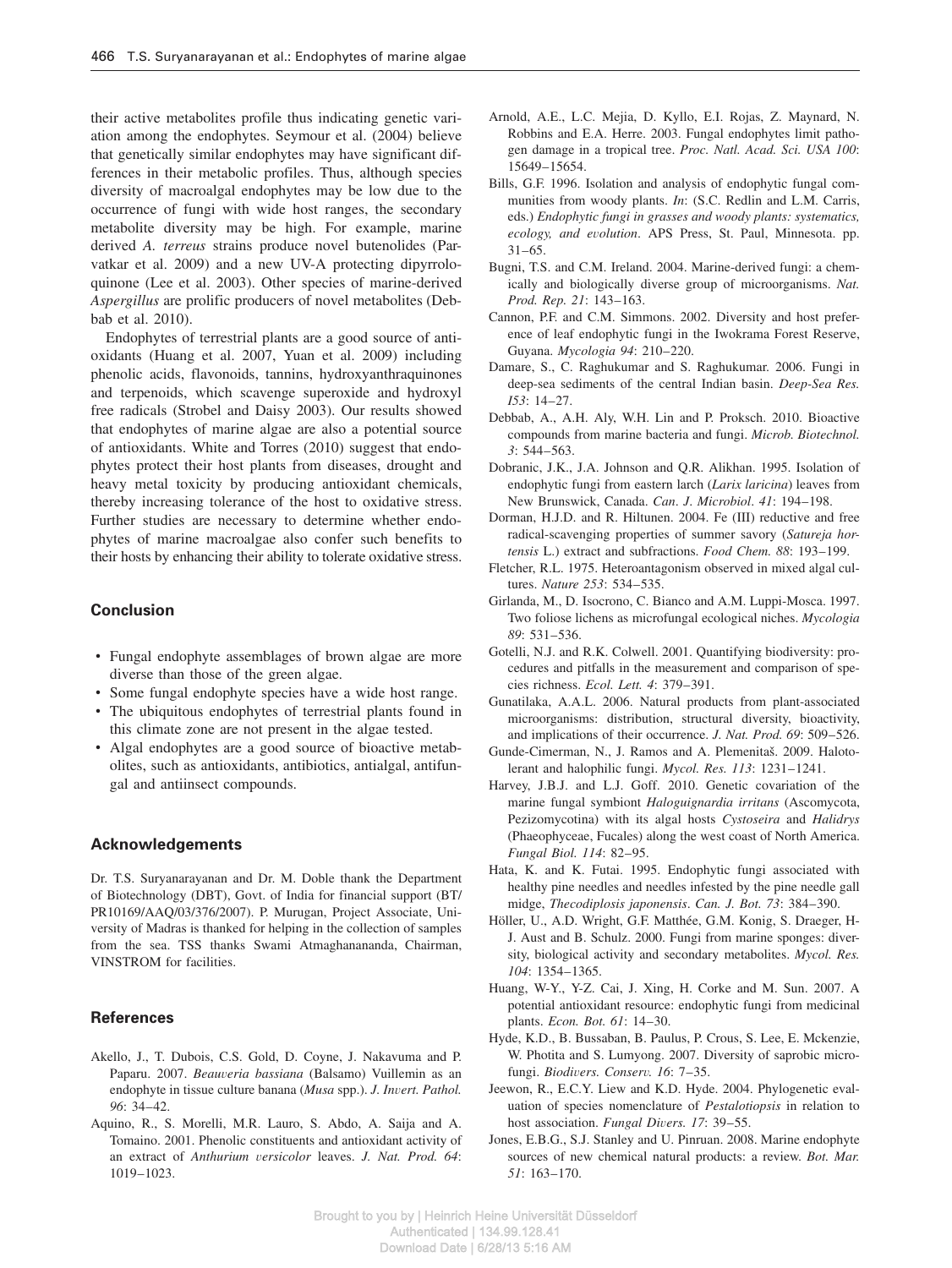- Kamat, T., C. Rodrigues and G. Naik. 2008. Marine-derived fungi as a source of proteases. *Indian J. Mar. Sci. 37*: 326–328.
- Kis-Papo, T., A. Oren, S.P. Wasser and E. Nevo. 2003. Survival of filamentous fungi in hyper saline Dead Sea water. *Microbial Ecol. 45*: 183–190.
- Kjer, J., A. Debbab, A.H. Aly and P. Proksch. 2010. Methods for isolation of marine-derived endophytic fungi and their bioactive secondary products. *Nat. Protocols 5*: 479–490.
- Kohlmeyer, J. 1968. Revisions and descriptions of algicolous marine fungi. *J. Phytopathol. 63*: 341–363.
- Kohlmeyer, J. and B. Volkmann-Kohlmeyer. 2003. Marine ascomycetes from algae and animal hosts. *Bot. Mar. 34*: 1–35.
- Kumaresan, V. and T.S. Suryanarayanan. 2002. Endophyte assemblages in young, mature and senescent leaves of *Rhizophora apiculata*: evidence for the role of endophytes in mangrove litter degradation. *Fungal Divers. 9*: 81–91.
- Lee, S.M., X.F. Li, H. Jiang, J.G. Cheng, S. Seong, H.D. Choi and B.W. Son. 2003. Terreusinone, a novel UV-A protecting dipyrroloquinone from marine algicolous fungus *Aspergillus terreus*. *Tetrahedron Lett. 44*: 7707–7710.
- Liu, R., W. Zhu, Y. Zhang, T. Zhu, H. Liu, Y. Fang and Q. Gu. 2006. A new diphenyl ether from marine-derived fungus *Aspergillus* sp. B-F-2. *J. Antibiot. 59*: 362–365.
- Loque, C.P., A.O. Medeiros, F.M. Pellizzari, E.C. Olivera, C.A. Rosa and L.H. Rosa. 2010. Fungal community associated with marine macroalgae from Antarctica. *Polar Biol. 33*: 641–648.
- Lu, G., P.F Cannon, A. Reid and C.M. Simmons. 2004. Diversity and molecular relationships of endophytic *Colletotrichum* isolates from the Iwokrama Forest Reserve, Guyana. *Mycol*. *Res*. *108*: 53–63.
- Magurran, A.E. 2004. *Measuring biological diversity*. Blackwell Publishing, USA. pp. 256.
- Motohashi, K., S. Inaba, K. Anzai, S. Takamatsu and C. Nakashima. 2009. Phylogenetic analyses of Japanese species of *Phyllosticta* sensu stricto. *Mycoscience 50*: 291–302.
- Murali, T.S., T.S. Suryanarayanan and R. Geeta. 2006. Endophytic *Phomopsis* species: host range and implications for diversity estimates. *Can. J. Microbiol. 52*: 673–680.
- Ohkawa, H., N. Ohishi and K. Yagi. 1979. Assay for lipid peroxides in animal tissues by Thio-Barbituric acid reaction. *Anal. Biochem. 95*: 357–358.
- Okane, I., S. Lumyong, A. Nakagiri and T. Ito. 2003. Extensive host range of an endophytic fungus, *Guignardia endophyllicola* (anamorph: *Phyllosticta capitalensis*). *Mycoscience 44*: 353–363.
- Osono, T. 2002. Phyllosphere fungi on leaf litter of *Fagus crenata*: occurrence, colonization, and succession. *Can. J. Bot. 80*: 460– 469.
- Pandey, A.K., M.S. Reddy and T.S. Suryanarayanan. 2003. ITS-RFLP and ITS sequence analysis of a foliar endophytic *Phyllosticta* from different tropical trees. *Mycol. Res. 107*: 439–444.
- Parvatkar, R.R., C. D'Souza, A. Tripathi and C.G. Naik. 2009. Aspernolides A and B, butenolides from marine-derived fungus *Aspergillus terreus*. *Phytochemistry 70*: 128–132.
- Perez, C., M. Pauli and P. Bazerque. 1990. An antibiotic assay by the agar well diffusion method. *Acta Biol. Med. Exper. 15*: 113–115.
- Photita, W., S. Lumyong, P. Lumyong, E.H.C. McKenzie and K.D. Hyde. 2004. Are some endophytes of *Musa acuminata* latent pathogens? *Fungal Divers. 16*: 131–140.
- Proksch, P., R. Ebel, R.A. Edrada, F. Riebe, H. Liu, A. Diesel, M. Bayer, X. Li, W.H. Lin, V. Grebenyuk, W.E.G. Müller, S. Draeger, A. Zuccaro and B. Schulz. 2008. Sponge-associated fungi and their bioactive compounds: the *Suberites* case. *Bot. Mar. 51*: 209–218.
- Raghukumar, C. 2008. Marine fungal biotechnology: an ecological perspective. *Fungal Divers. 31*: 19–35.
- Romina, G. and C. Priscila. 2010. Diversity of fungal endophytes in leaves and stems of wild rubber trees (*Hevea brasiliensis*) in Peru. *Fungal Ecol. 3*: 240–254.
- Saikkonen, K. 2007. Forest structure and fungal endophytes. *Fungal Biol. Rev. 21*: 67–74.
- Schulz, B., J. Sucker, H.J. Aust, K. Krohn, K. Ludewig, P.G. Jones and D. Doring. 1995. Biologically active secondary metabolites of endophytic *Pezicula* species. *Mycol. Res. 99*: 1007–1015.
- Schulz, B., S. Draeger, T.E. Cruz, J. Rheinheimer, K. Siems, S. Loesgen, J. Bitzer, O. Schloerke, A. Zeeck, I. Kock, H. Hussain, J. Dai and K. Krohn. 2008. Screening strategies for obtaining novel, biologically active, fungal secondary metabolites from marine habitats. *Bot. Mar. 51*: 219–234.
- Seymour, F.A., J.E. Cresswell, P.J. Fisher, H.M. Lappin-Scott, H. Haag and N.J. Talbot. 2004. The influence of genotypic variation of two endophytic fungal species. *Fungal Genetic Biol. 41*: 721– 734.
- Strobel, G.A. and B. Daisy. 2003. Bioprospecting for microbial endophytes and their natural products. *Microbiol. Mol. Biol. Rev. 67*: 491–502.
- Suryanarayanan, T.S. 1992. Light-incubation: a neglected procedure in mycology. *Mycologist 6*: 144.
- Suryanarayanan, T.S. and S. Thennarasan. 2004. Temporal variation in endophyte assemblages of *Plumeria rubra* leaves. *Fungal Divers. 15*: 195–202.
- Suryanarayanan, T.S., V. Kumaresan and J.A. Johnson. 1998. Foliar fungal endophytes from two species of the mangrove *Rhizophora*. *Can. J. Microbiol. 44*: 1003–1006.
- Suryanarayanan, T.S., G. Venkatesan and T.S. Murali. 2003. Endophytic fungal communities in leaves of tropical forest trees: diversity and distribution patterns. *Curr. Sci. 85*: 489–493.
- Suryanarayanan, T.S., N. Thirunavukkarasu, M.B. Govindarajulu, F. Sasse, R. Jansen and T.S. Murali. 2009. Fungal endophytes and bioprospecting. *Fungal Biol. Rev. 23*: 9–19.
- Tejesvi, M.V., S.A. Tamhankar, K.R. Kini, V.S. Rao and H.S. Prakash. 2009. Phylogenetic analysis of endophytic *Pestalotiopsis* species from ethnopharmaceutically important medicinal trees. *Fungal Divers. 38*: 167–183.
- Tsuda, M., Y. Kasai, K. Komatsu, T. Sone, M. Ranaka, Y. Mikam and J. Kobayashi. 2004. Citrinadin A, a novel pentacyclic alkaloid from marine-derived fungus *Penicillium citrinum*. *Org. Lett. 6*: 3087–3089.
- Weber, D. 2009. Endophytic fungi, occurrence and metabolites. *In*: (T. Anke and D. Weber, eds). *The Mycota XV*. Springer-Verlag, Berlin, Heidelberg. pp. 153–195.
- White, J.F. Jr. and M.S. Torres. 2010. Is plant endophyte-mediated defensive mutualism the result of oxidative stress protection? *Physiologia Plantarum 138*: 440–446.
- Yanna, W.H. Ho and K.D. Hyde. 2002. Fungal succession on fronds of *Phoenix hanceana* in Hong Kong. *Fungal Divers. 10*: 185–211.
- Yuan, Z-L., Ch. Zhang and F. Lin. 2009. Role of diverse non-systemic fungal endophytes in plant performance and response to stress: progress and approaches. *J. Plant Growth Regul.* doi: 10.1007/s00344-009-9112-9119.
- Zhang, W., Y.-W. Guo and R.X. Gu. 2006. Secondary metabolites from the South China Sea invertebrates: chemistry and biological activity. *Curr. Med. Chem. 13*: 2041–2090.
- Zhang, Y., J. Mu, Y. Feng, K. Kang, J. Zhang, P.J. Gu, Y. Wang, L.F. Ma and Y.H. Zhu. 2009. Broad-spectrum antimicrobial epiphytic and endophytic fungi from marine organisms: isolation, Bioassay and Taxonomy. *Mar. Drugs 7*: 97–112.